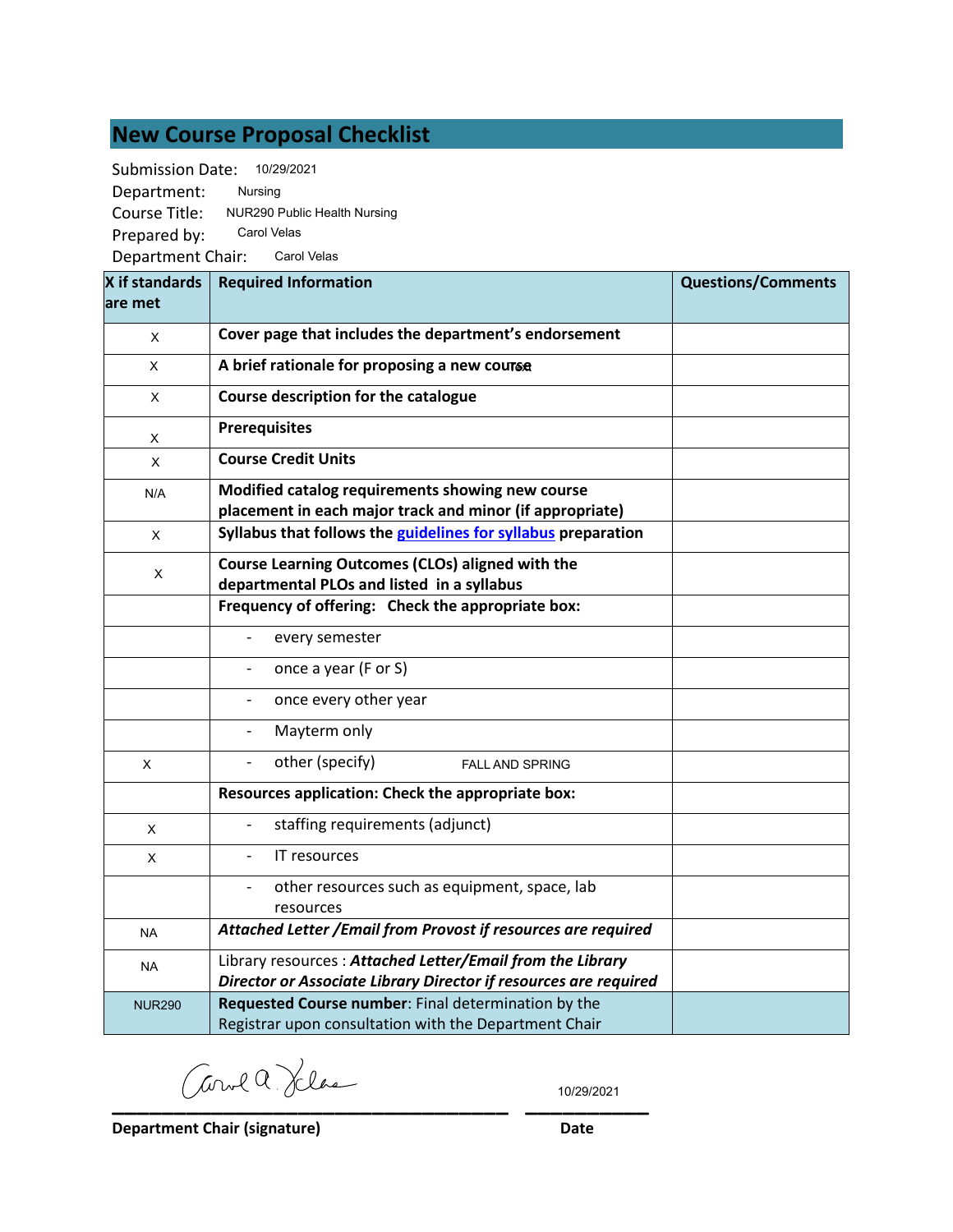## WESTMONT



To: Academic Senate From: Department of Nursing-ABSN Program Subject: Proposal for new course Date: November 1, 2021

The Accelerated Bachelor of Science in Nursing program is a new program at Westmont College. This is a second bachelor degree program with an accelerated prelicensure nursing curriculum. The program is 4 semesters of 16 weeks each. Nursing courses include concurrent theory and clinical courses.

## **New course**

NUR290 Public Health Nursing is a 5-unit course with 3 units of theory and 2 unit of clinical (90hrs) placed in the fourth semester.

We are proposing this course so students learn the primary, secondary, and tertiary levels of compassionate care to individuals, groups, communities, and populations at the local, regional, national, and global level. Topics of study include; the history of public health nursing, the dramatic changes in politics and policies in healthcare that affect care systems, ethical decision making for population health, violence and abuse, epidemiology, surveillance and quality, vulnerable populations, and the importance of religion in public healthcare.

 The clinical settings for this course will occur in Santa Barbara County in public health programs and primary care clinics operated by the Santa Barbara County Public Health Department.

The attached syllabus enumerates the Course Learning Outcomes including mapping to the Program Learning Outcomes. Assessment Technology Institute, our supplemental instruction is integrated throughout the curriculum with notations for your understanding.

The course will be offered two times per year in varying semesters as the two cohorts of nursing students enroll. Because this is a new course and a new program it will require new staff and IT resources.

This course is part of the required Public Health curriculum for Public Health Certification by the Board of Registered Nursing and for the Bachelor of Science in Nursing Program. The sequence of this course in the curriculum is permanent in the fourth semester.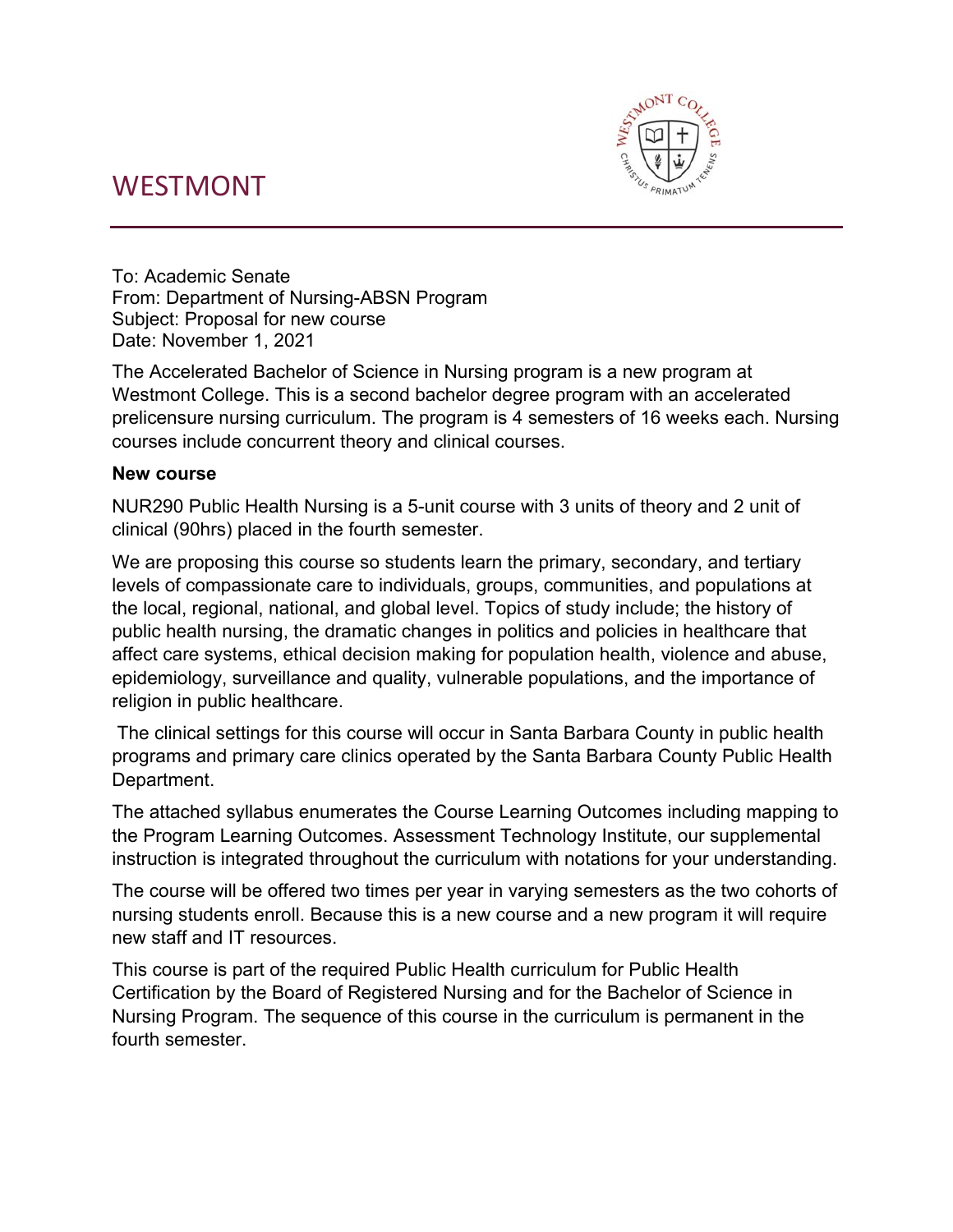## **Westmont catalog course description**

This course provides concepts and topic on the care of an individual, group, community, and population locally, regionally, nationally, and globally. The public health framework is described including care at the primary, secondary, and tertiary levels. Students will develop and refine critical thinking skills on a broader level with systems thinking. This course complies with CCR1491 of the CA Board of Registered Nursing Public Health Certificate and includes 90 hours of patient, family, community and population care in a variety of settings.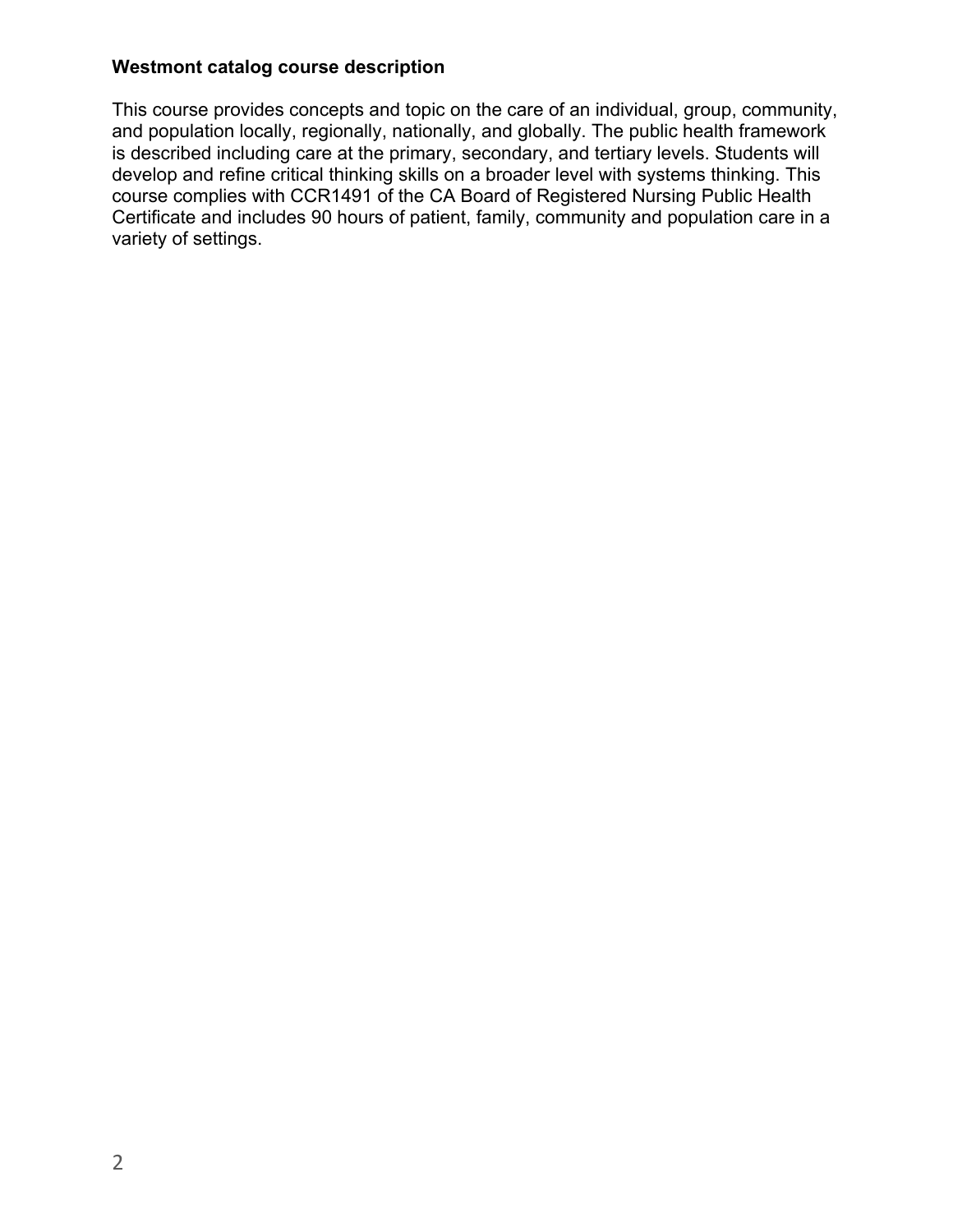

# NUR290 Public Health Nursing

# 2022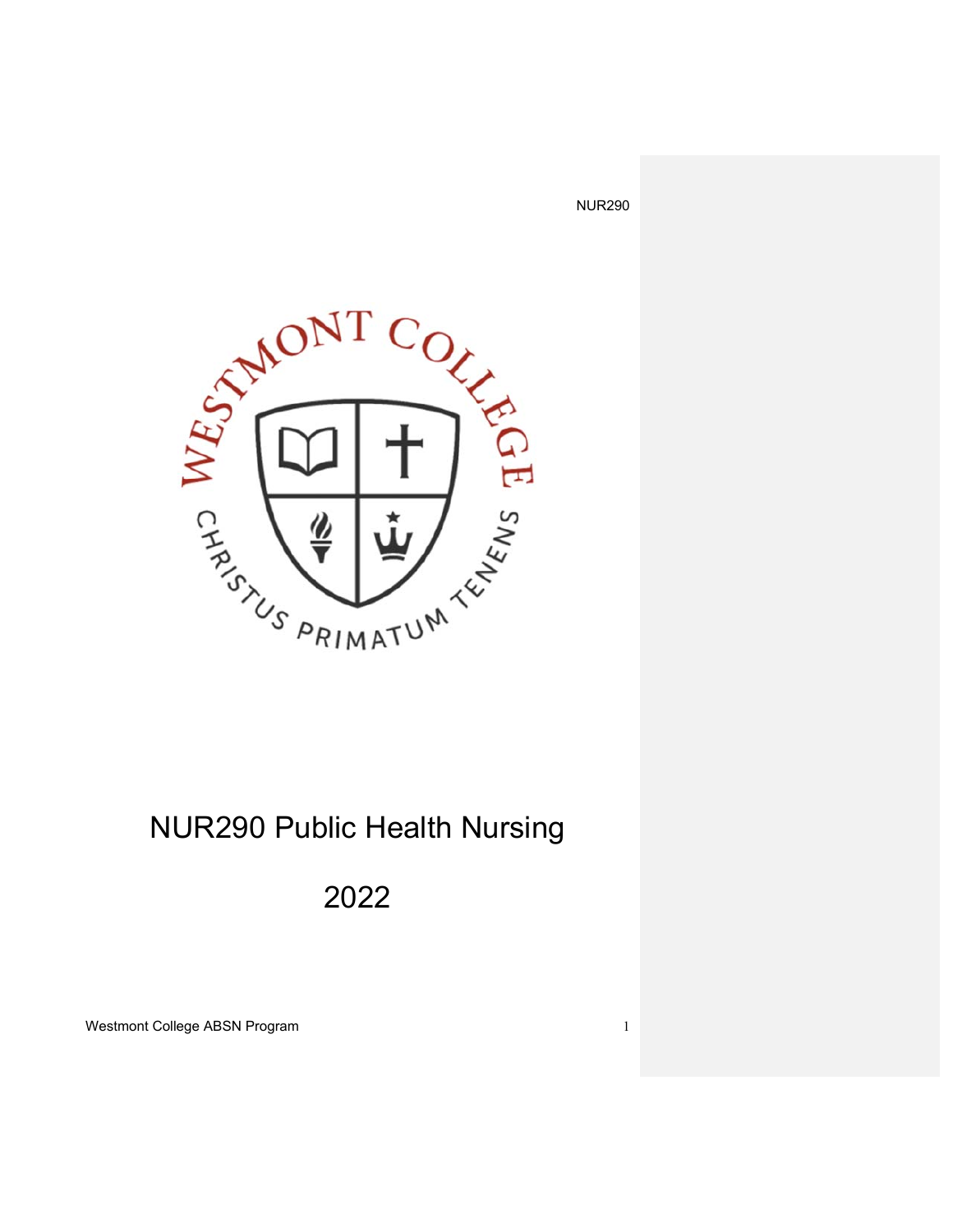## **NUR290 Public Health Nursing**

**5 units (Theory=3units, Clinical=2units) Pre-requisites:** Acceptance into A-BSN program **Placement in curriculum: Prelicensure requirement** 

**Time:** TBD **Room:** TBD

**Course Faculty:** TBD **Faculty office:** TBD **Faculty email:** TBD **Faculty phone:** TBD **Faculty office hours:** TBD

#### **I. Important Information**

This is a course in a series of prelicensure nursing courses to prepare the nursing student for the safe, patient-centered and family-supported, compassionate care in a variety of healthcare settings. The best way to be prepared for your lecture and clinical experience is to maintain a healthy mental, physical, and spiritual life. Come to class after a good night's sleep, eat nutritious food, and stay current with reading assignments. For your clinical experience, come with excitement and understand you will continue to learn in the clinical setting and apply the concepts and skills you are learning in class. To help with your success in this course and program, it is not suggested you work more than 20 hours per week if you have to work.

#### **Westmont catalogue course description**

This course provides concepts and topic on the care of an individual, group, community, and population locally, regionally, nationally, and globally. The public health framework is described including care at the primary, secondary, and tertiary levels. Students will develop and refine critical thinking skills on a broader level with systems thinking. This course complies with CCR1491 of the CA Board of Registered Nursing Public Health Certificate and includes 90 hours of patient, family, community and population care in a variety of settings.

#### **Instructor's further description**

There is nothing more powerful than making an impact in your own community or the communities around you. Come to class excited to see how you can impact healthcare disparities to vulnerable populations.

#### **ABSN Program Mission**

Prepares faithful servant leaders to provide patient-centered and family supported safe, compassionate care for diverse populations and communities across the lifespan and in all health care settings.

Westmont College ABSN Program 2

**Commented [CR1]:** Consider giving the ATI CMS Community assessment in this course. There is an ATI Review Module: Community Health that would supplement reading materials here.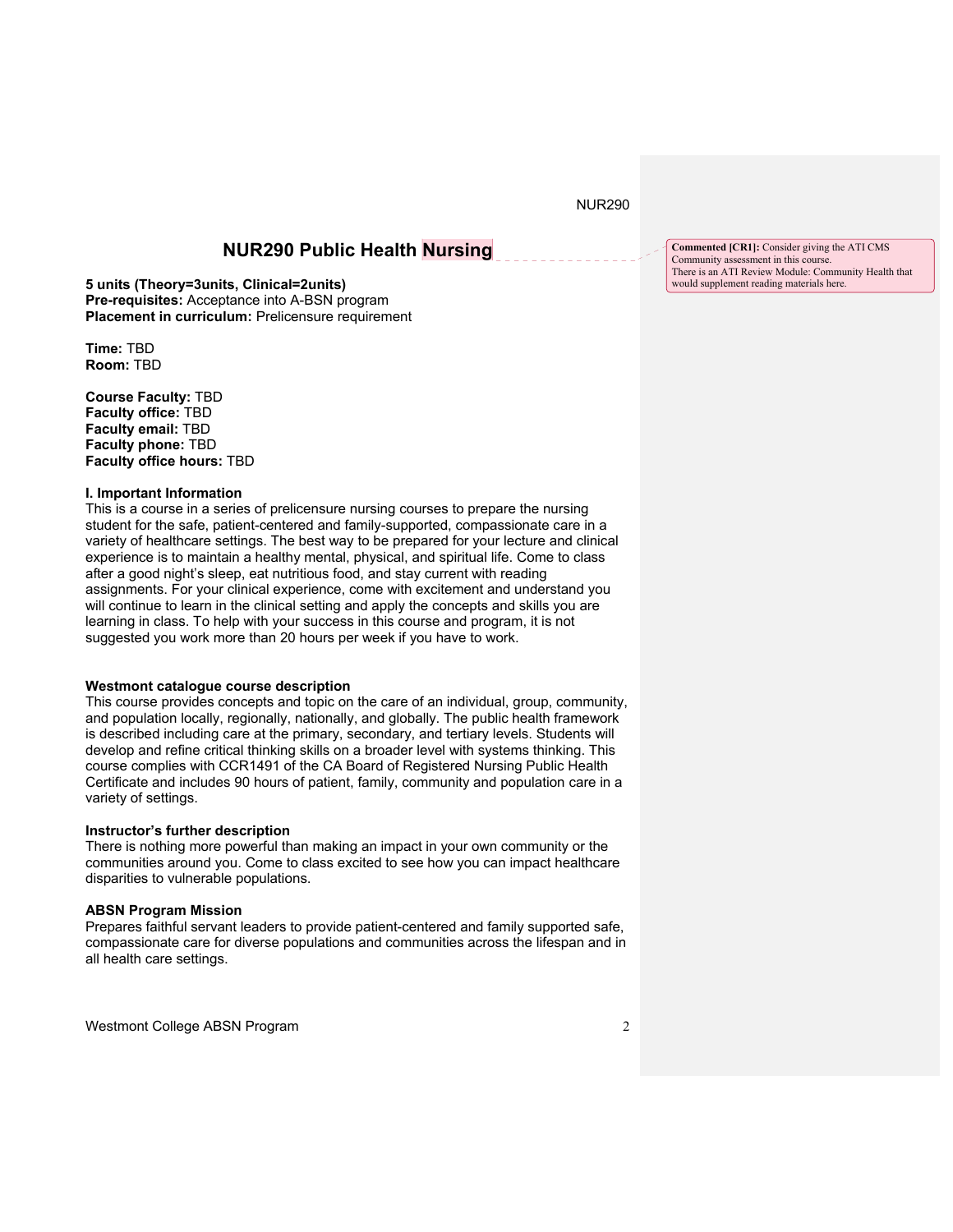#### **AACN Baccalaureate Essentials (2018)**

The Commission on Collegiate Nursing Education (CCNE) is an autonomous accrediting agency, contributing to the improvement of the public's health. A specialized/professional accrediting agency, CCNE strives to promote the quality and integrity of baccalaureate and graduate nursing programs. Following are the nine baccalaureate essentials used as the framework for the current curriculum. In 2021 the Essentials were revised and will be integrated into the curriculum over the next three years.

- I Liberal Education for Baccalaureate Generalist Nursing Practice
- II Basic Organizational and Systems Leadership for Quality Care and Patient Safety
- III Scholarship for Evidence-Based Practice
- IV Information Management and Application of Patient Care Technology
- Healthcare Policy, Finance, and Regulatory Environments
- VI Interprofessional Communication and Collaboration for Improving Patient Health **Outcomes**
- VII Clinical Prevention and Population Health
- VIII Professionalism and Professional Values
- IX Baccalaureate Generalist Nursing Practice

#### **AACN Essentials (revised 2021)**

The Essentials: Core Competencies for Professional Nursing Education provides a framework for preparing individuals as members of the discipline of nursing, reflecting expectations across the trajectory of nursing education and applied experience. The *Essentials* introduce 10 domains that represent the essence of professional nursing practice and the expected competencies for each domain. The competencies accompanying each domain are designed to be applicable across four spheres of care (disease prevention/promotion of health and wellbeing, chronic disease care, regenerative or restorative care, and hospice/palliative/supportive care), across the lifespan, and with diverse patient populations.

#### **Domains for Nursing**

Domains are broad distinguishable areas of competence that, when considered in the aggregate, constitute a descriptive framework for the practice of nursing.

#### **The Ten Domains:**

Domain 1-Knowledge for Nursing Practice Domain 2-Person-centered Care Domain 3-Population Health Domain 4-Scholarship for Nursing Practice Domain 5-Quality and Safety Domain 6-Interprofessional Partnerships Domain 7-Systems-based Practice Domain 8-Information and Healthcare Technology Domain 9-Professionalism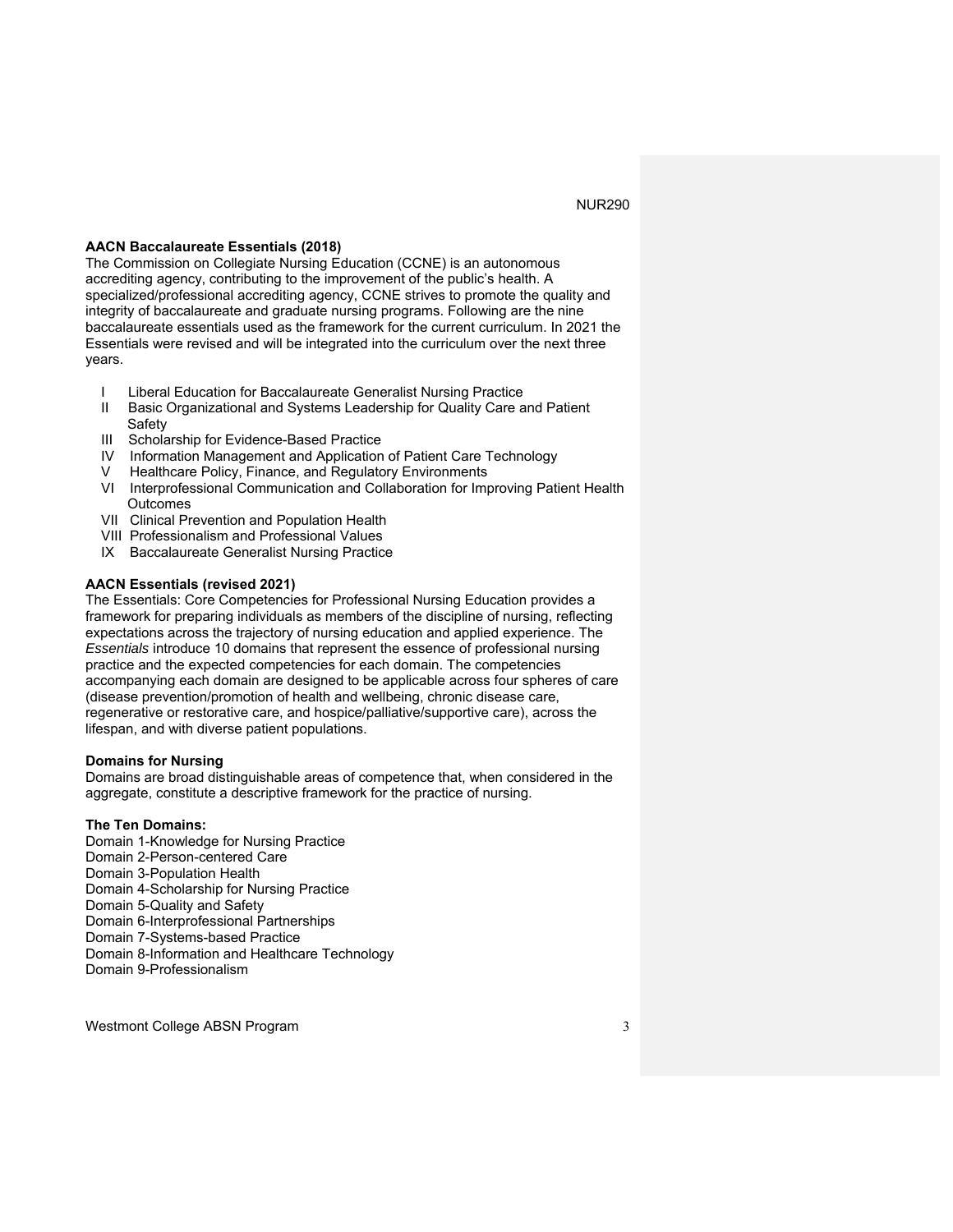Domain 10-Personal, Professionals, Leadership Development (The Essentials: Core Competencies for Professional Nursing Education, 2021)

#### **Program Learning Outcomes (PLO)**

1. Exhibit Christian character and servant leadership while providing compassionate care for a diverse population in communities across state, national, and global settings.

2. Evidence-based best practices, critical thinking, and clinical reasoning, inform clinical judgement for the provision of patient-centered, safe, quality care.

3. Create patient education plans that are culturally specific to the patient and that incorporate the family support system.

4. Communicate effectively with the interprofessional team to ensure a wholistic approach to patient-centered care.

5. Continue inquisitive learning by using the Electronic Medical Record and Informatics to meet quality metrics in a variety of healthcare and geographic settings.

6. Advocate for healthcare policies for the underserved, vulnerable populations to ensure equity with access to care for prevention, remedial, supportive, and rehabilitative nursing care regionally, nationally, and globally.

#### **Course Learning Outcomes (CLO)**

1. Exhibit compassionate care to vulnerable populations in the local, regional, national, and global arenas.

2. Develop critical thinking and clinical judgement at the systems level to impact local change in identified areas of healthcare disparities.

3. Examine the environmental impact that can influence a communities health and develop a plan to help change it.

4. Evaluate the importance of understanding child abuse and neglect, it's prevention, detection, intervention, and mandatory reporting responsibility of the nurse.

5. Appraise the disaster plan for your community, to become prepared to assist in the event of a nature or planned disaster and to educate your community members.

6. Discusses the different public healthcare nursing roles (school, religious

establishment, public health department, case manager) useful when collaborating with the interprofessional team (psychologist, social workers, healthcare providers) to establish community health initiatives.

7. Use informatics and other technology to understand the healthcare needs of community and populations.

#### **PLO and CLO Alignment Table**

| <b>Program Learning Outcomes</b>                                                                                                                                                                                             | <b>Course Learning Outcomes</b>                                                |
|------------------------------------------------------------------------------------------------------------------------------------------------------------------------------------------------------------------------------|--------------------------------------------------------------------------------|
| 1. Exhibit Christian character and servant   1. Exhibit compassionate care to<br>leadership while providing compassionate<br>care for a diverse population in<br>communities across state, national, and<br>global settings. | vulnerable populations in the local,<br>regional, national, and global arenas. |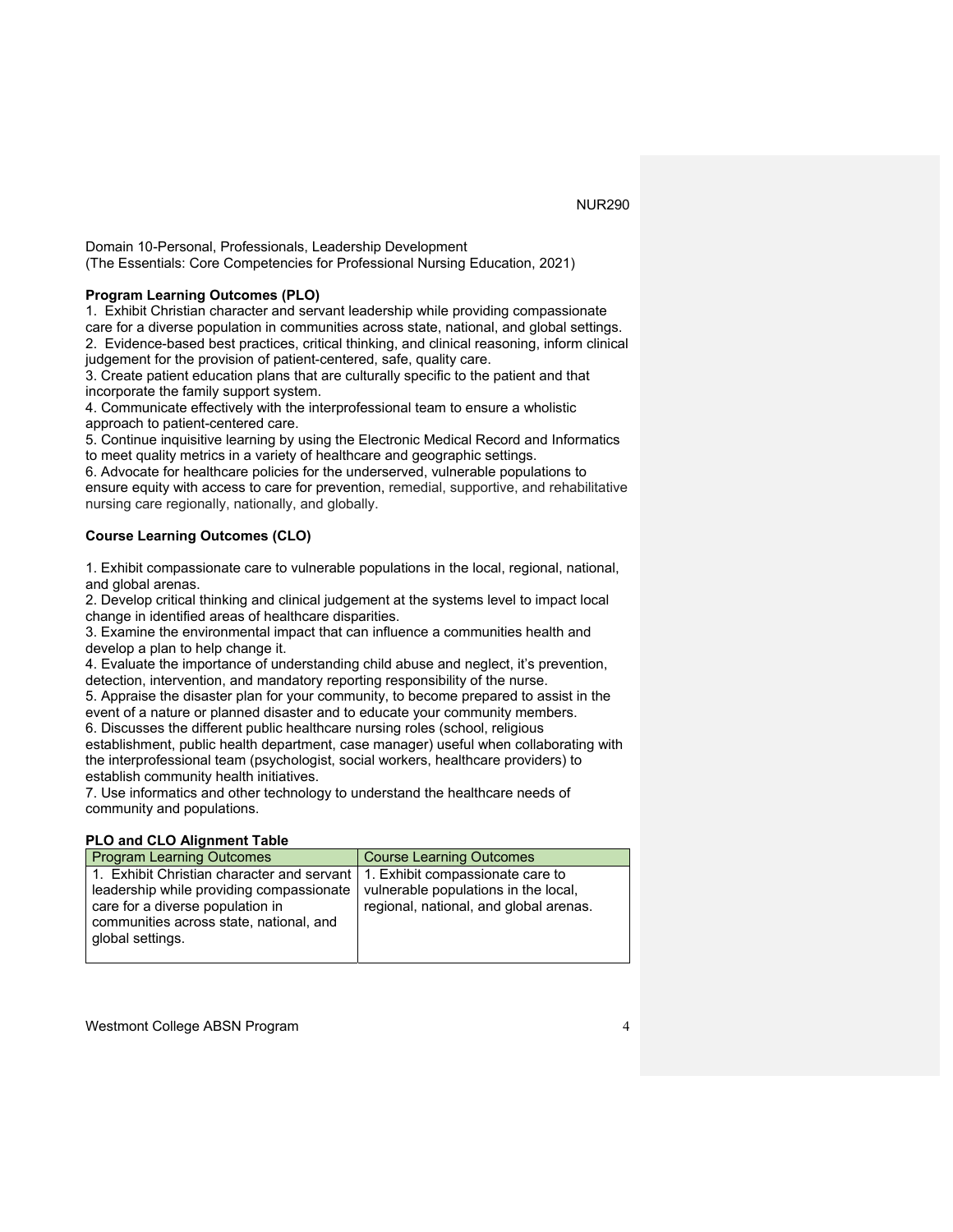| 2. Evidence-based best practices, critical<br>thinking, and clinical reasoning, inform<br>clinical judgement for the provision of<br>patient-centered, safe, quality care.                                                                      | 2. Develop critical thinking and clinical<br>judgement at the systems level to impact<br>local change in identified areas of<br>healthcare disparities.                                                                                                                                                             |
|-------------------------------------------------------------------------------------------------------------------------------------------------------------------------------------------------------------------------------------------------|---------------------------------------------------------------------------------------------------------------------------------------------------------------------------------------------------------------------------------------------------------------------------------------------------------------------|
| 3. Create patient education plans that are<br>culturally specific to the patient and that<br>incorporate the family support system.                                                                                                             | 5. Appraise the disaster plan for your<br>community, to become prepared to assist<br>in the event of a nature or planned<br>disaster and to educate your community<br>members.                                                                                                                                      |
| 4. Communicate effectively with the<br>interprofessional team to ensure a<br>wholistic approach to patient-centered<br>care.                                                                                                                    | 6. Discusses the different public<br>healthcare nursing roles (school, religious<br>establishment, public health department,<br>case manager) useful when collaborating<br>with the interprofessional team<br>(psychologist, social workers, healthcare<br>providers) to establish community health<br>initiatives. |
| 5. Continue inquisitive learning by using<br>the Electronic Medical Record and<br>Informatics to meet quality metrics in a<br>variety of healthcare and geographic<br>settings.                                                                 | 7. Use informatics and other technology<br>to understand the healthcare needs of<br>community and populations.                                                                                                                                                                                                      |
| 6. Advocate for healthcare policies for the<br>underserved, vulnerable populations to<br>ensure equity with access to care for<br>prevention, remedial, supportive, and<br>rehabilitative nursing care regionally,<br>nationally, and globally. | 4. Evaluate the importance of<br>understanding child abuse and neglect,<br>it's prevention, detection, intervention,<br>and mandatory reporting responsibility of<br>the nurse.                                                                                                                                     |

## **Required Textbooks**

| Title                             | Author                                                                                    | Publisher              | ISBN#          |
|-----------------------------------|-------------------------------------------------------------------------------------------|------------------------|----------------|
| Foundations for                   | Stanhope &                                                                                | Elsevier               | 978-0323675772 |
| <b>Population Health</b>          | I ancaster                                                                                |                        |                |
| in                                |                                                                                           |                        |                |
| Community/Public                  |                                                                                           |                        |                |
| Health Nursing (5 <sup>th</sup>   |                                                                                           |                        |                |
| ed.                               |                                                                                           |                        |                |
|                                   | <b>Nursing Diagnosis textbook of your choice (can be a bundled application on smart</b>   |                        |                |
| phone)                            |                                                                                           |                        |                |
|                                   | <b>Nursing Drug</b> textbook of your choice (can be a bundled application on smart phone) |                        |                |
| <b>Publication Manual</b>         | American Psychological                                                                    | American Psychological | 978-143383216  |
| of the American                   | Association                                                                               | Association            |                |
| Psychological                     |                                                                                           |                        |                |
| Association (7 <sup>th</sup> ed.) |                                                                                           |                        |                |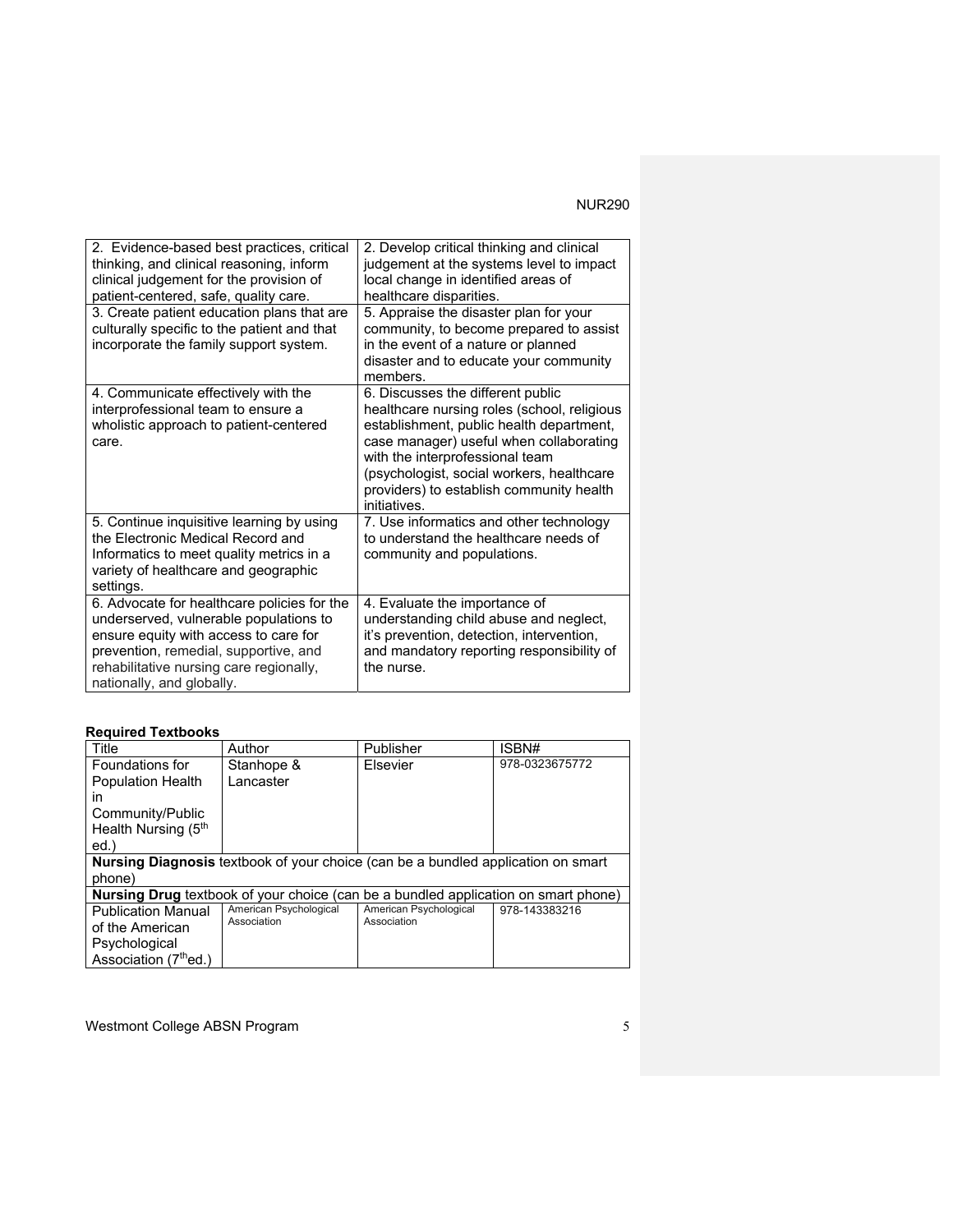### **Supplemental Instruction**

ATI Supreme Essentials provides the visual and auditory learners with skill vignettes, review modules, online tutorials, dosage calculation and safe medication practice, computer adaptive NextGen and current NCLEX test item types, civility tutorials, and ATI Pulse (analytics engine that predicts students probability of passing the NCLEX). ATI also provides a host of practice and proctored NCLEX style exams as well as a Predictor exam to prepare for the NCLEX. ATI tools will be fully integrated into each nursing course.

#### **Suggested Resources**

#### **1.** Articles

- **2.** Position Papers
- **3.** Healthcare Policies

**4.** Westmont College Library and online databases (EBSCO, ProQuest, ERIC, CINALH)

#### **Assessment of CLOs (Assignments, quizzes, exams)**

The assessments used in this course to measure your learning and meeting the content objectives and course learning outcomes will include class participation, quizzes, exams using NCLEX style questions, and a signature assessment (comprehensive assessment).

| <b>Course Learning Outcomes</b>  | <b>Instructional activity</b> | Assessment           |
|----------------------------------|-------------------------------|----------------------|
| 1. Exhibit compassionate care    | Lecture, class                | Assignments and      |
| to vulnerable populations in     | discussion, shared            | individual and group |
| the local, regional, national,   | experiences,                  | presentations,       |
| and global arenas.               | scaffolding case              |                      |
| 2. Develop critical thinking and | studies, simulation           |                      |
| clinical judgement at the        |                               |                      |
| systems level to impact local    |                               |                      |
| change in identified areas of    |                               |                      |
| healthcare disparities.          |                               |                      |
| 4. Evaluate the importance of    |                               |                      |
| understanding child abuse and    |                               |                      |
| neglect, it's prevention,        |                               |                      |
| detection, intervention, and     |                               |                      |
| mandatory reporting              |                               |                      |
| responsibility of the nurse.     |                               |                      |
| 6. Discusses the different       |                               |                      |
| public healthcare nursing roles  |                               |                      |
| (school, religious               |                               |                      |
| establishment, public health     |                               |                      |
| department, case manager)        |                               |                      |
| useful when collaborating with   |                               |                      |
| the interprofessional team       |                               |                      |
| (psychologist, social workers,   |                               |                      |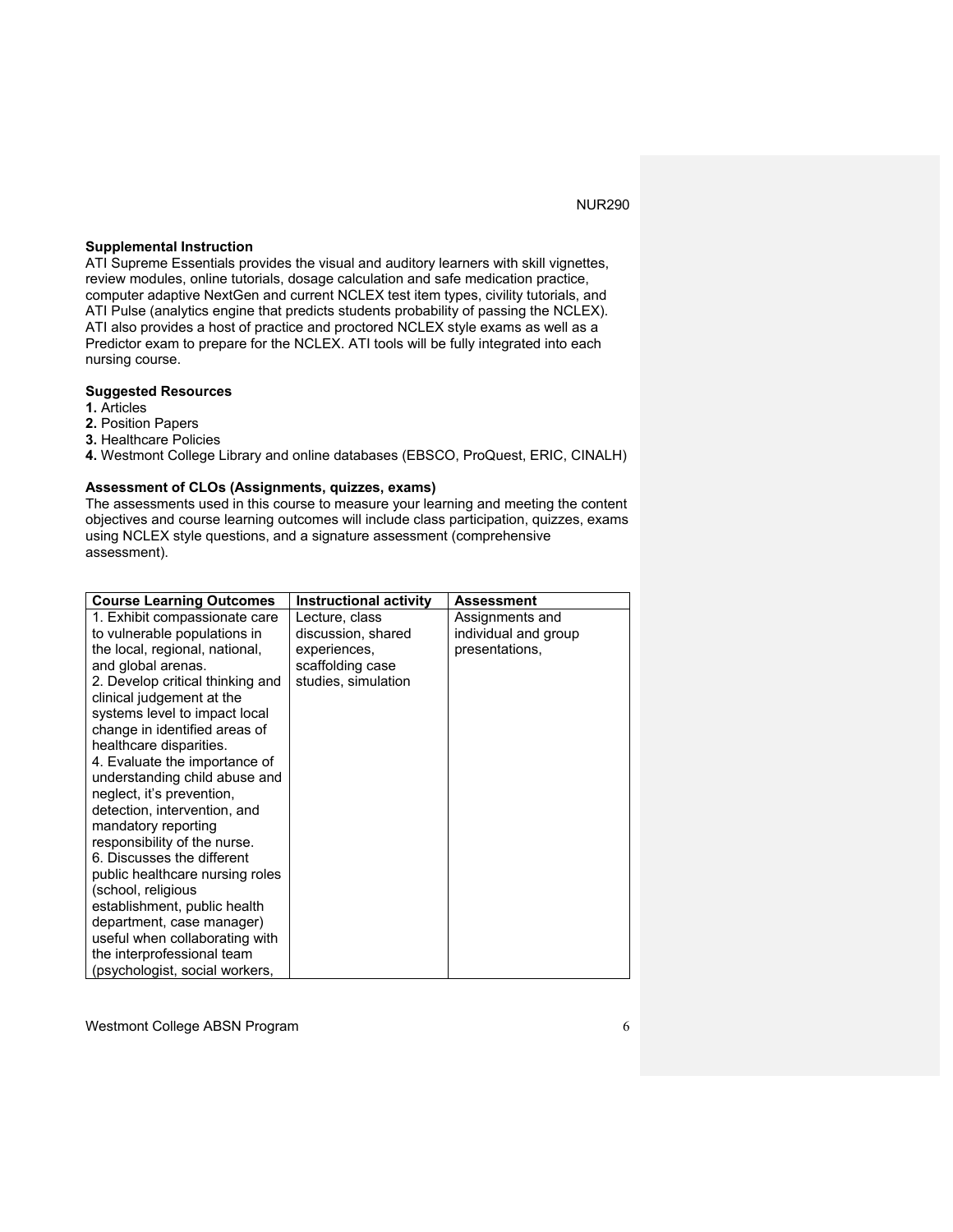| healthcare providers) to<br>establish community health<br>initiatives.<br>7. Use informatics and other<br>technology to understand the<br>healthcare needs of<br>community and populations.                                                                                                                           |                      |                           |
|-----------------------------------------------------------------------------------------------------------------------------------------------------------------------------------------------------------------------------------------------------------------------------------------------------------------------|----------------------|---------------------------|
| 3. Examine the environmental<br>impact that can influence a<br>communities health and<br>develop a plan to help change<br>it.<br>5. Appraise the disaster plan<br>for your community, to<br>become prepared to assist in<br>the event of a nature or<br>planned disaster and to<br>educate your community<br>members. | Clinical experiences | Group presentations       |
| Class participation<br>Child Abuse Mandatory Reporting Assignment                                                                                                                                                                                                                                                     |                      | $=$ P/NC<br>$=100$ pts    |
| The Migrant Farmer as a Vulnerable Population                                                                                                                                                                                                                                                                         |                      | $=100$ pts                |
| Faith-based Nursing Paper                                                                                                                                                                                                                                                                                             |                      | $= 100$ pts<br>$=100$ pts |
| Covid Surveillance Project (group project)                                                                                                                                                                                                                                                                            | Total = 650pts       |                           |

**\*Student must pass theory course with 75% and clinical course with "Pass" to graduate.** 

## **II. Course Policies**

## **Grading**

Grade points per unit of credit are assigned on the following scale: A 4 grade points A- 3.7 grade points B+ 3.3 grade points B 3.0 grade points B- 2.7 grade points C+ 2.3 grade points C 2.0 grade points C- 1.7 grade points D+ 1.3 grade points D 1.0 grade points D- 0.7 grade points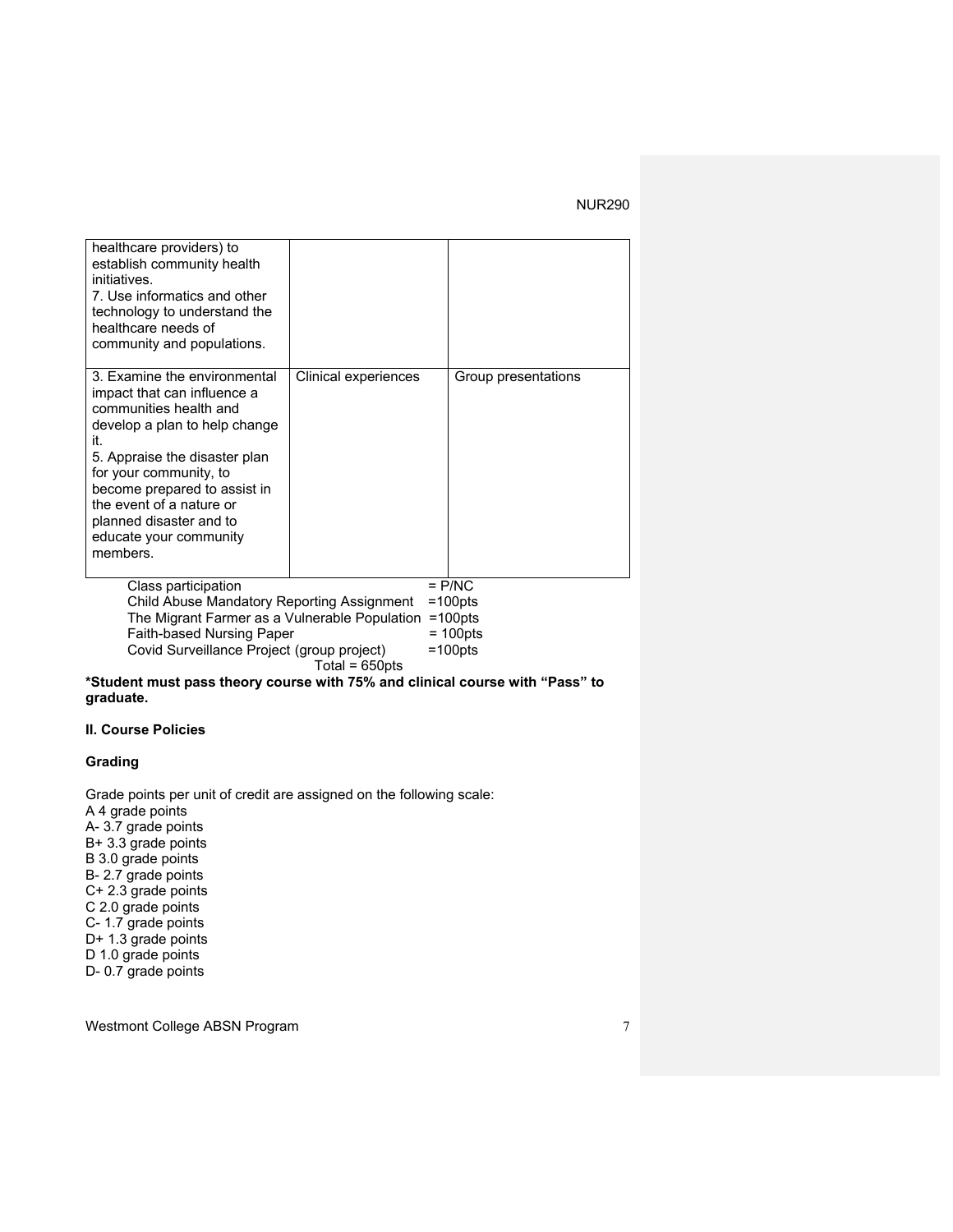P (At least D-) No grade points assigned. Not computed in the grade point average. F 0 grade points

NC (F) No grade points assigned. Not computed in the grade point average. W No grade points assigned. Not computed in grade point average.

WF No grade points assigned. Not computed in grade point average.

WP No grade points assigned. Not computed in grade point average.

WX No grade points assigned. Not computed in grade point average.

Westmont does not compute the units and grades students earned at other colleges in its grade average. (Exception: Courses and grades taken as part of a Westmont offcampus program are posted on the Westmont transcript and will be calculated in the Westmont GPA.)

Apart from the exceptions identified below, all courses at Westmont are graded using a letter scale (A, B, C, D, F).

Instructor Initiated Exceptions:

1. For pedagogical reasons, an instructor may elect to use P/NC grade reporting in any class not approved for GE credit. It is assumed that the same gradereporting

system will be applied to the entire class.

- 2. With the approval of the General Education Committee, P/NC grade reporting may be used in appropriate, GE-approved courses.
- 3. When P/NC grade reporting is used, the syllabus must reflect this fact. In addition, departments are encouraged to include a notice in the catalog that the course may use P/NC grading.

#### **Office of Disability Services**

Students who have been diagnosed with a disability are strongly encouraged to contact the Office of Disability Services as early as possible to discuss appropriate accommodations for this course. Formal accommodations will only be granted for students whose disabilities have been verified by the Office of Disability Services. These accommodations may be necessary to ensure your equal access to this course.

Please contact Sheri Noble, Director of Disability Services. (310A Voskuyl Library, 565- 6186, snoble@westmont.edu) or visit the website for more information: http://www.westmont.edu/\_offices/disability

#### **Dress Code**

Comfortable, non-binding clothing

#### **Academic Integrity**

When students join our college community, they are expected, as apprentice scholars, to search for truth with integrity and accuracy. This quest requires humility about our abilities, respect for the ideas of others, and originality in our thinking. Since Westmont is a Christian community, the integrity of our scholarship is rooted in the integrity of our faith. We seek to be followers of Christ in the classroom, in the library, and at the

Westmont College ABSN Program 8 and 8 and 8 and 8 and 8 and 8 and 8 and 8 and 8 and 8 and 8 and 8 and 8 and 8 and 8 and 8 and 8 and 8 and 8 and 8 and 8 and 8 and 8 and 8 and 8 and 8 and 8 and 8 and 8 and 8 and 8 and 8 and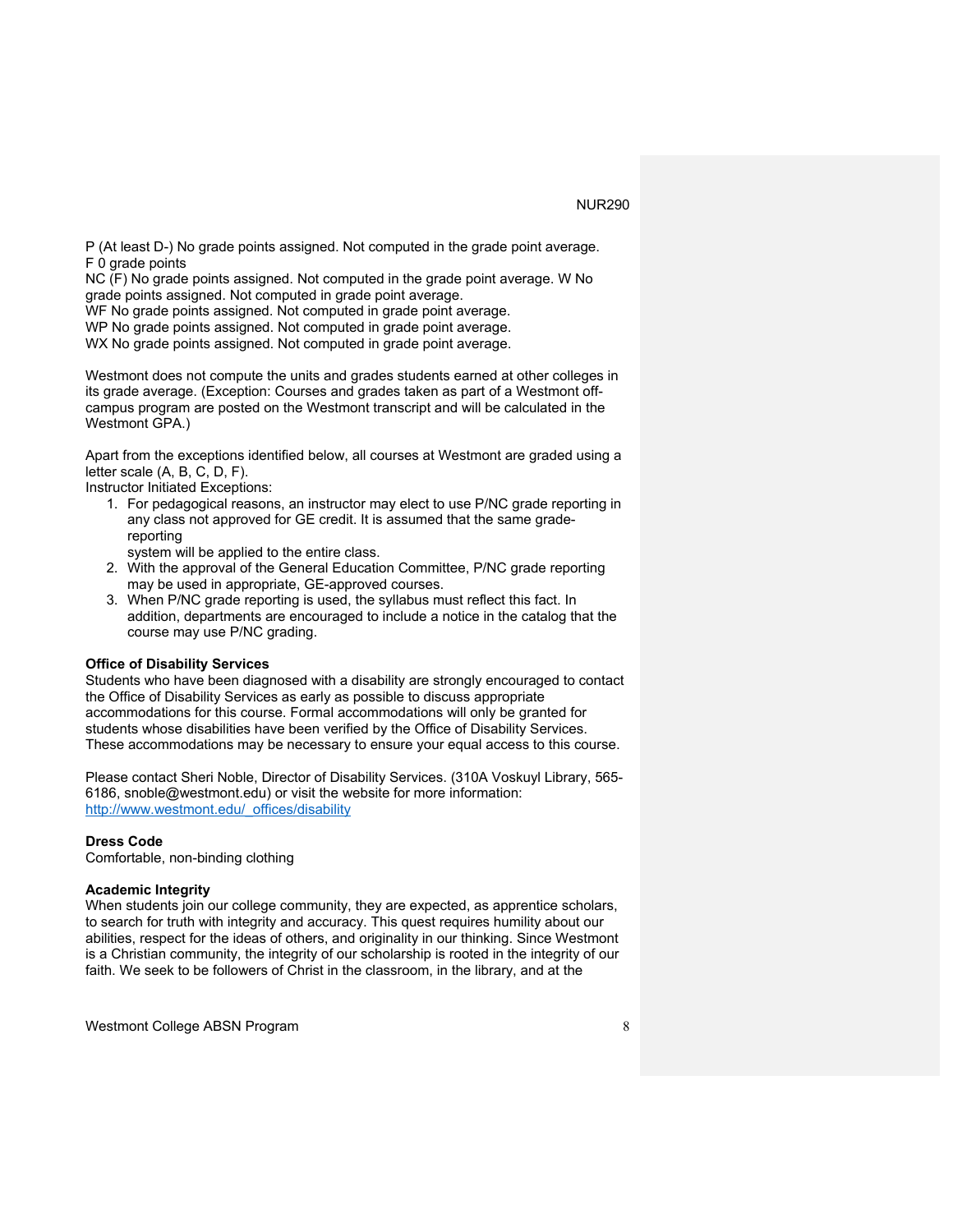privacy of our computers. Violations of academic integrity are a serious breach of trust within the Westmont community because they violate the regard for truth essential to genuine learning and Christian consistency. Such deception also hurts those students who do their work with integrity. Violations of Academic Integrity may consist of cheating (the use of unauthorized sources of information on an examination or other assignment), falsification (misrepresentation of facts in any academic project or obligation) or plagiarism (the use of someone else's words or ideas without giving proper credit). Faculty and students should operate in an environment of mutual trust and respect. Faculty will expect students to act in ways consistent with academic integrity. However, for both scholarly and spiritual reasons, cheating, falsification, plagiarism and all other violations of academic integrity will not be tolerated in the Westmont community. Please familiarize yourself with the entire Westmont College Academic Integrity Policy. This document defines different violations of academic integrity and their consequences. It also contains very helpful information on strategies to recognize violations of academic integrity before they occur. Dishonesty in the clinical setting, will not be tolerated and students will be removed followed by program suspension or termination.

#### **Technology in the Classroom**

Laptops, tablets, and smart phones can be used in the classroom with the permission of the faculty. The use of smart phones in the clinical setting will depend on each clinical setting's rules. Smart phones in the clinical setting can be used for clinical related resources (drug book, Tabers, calculation, etc). Recording lectures is also at the discretion of the faulty and permission must be granted.

#### **Emergencies**

In the event that an emergency occurs during instruction, it is important to be familiar with the practices in place for the classroom. Please review the document at https://integready.app.box.com/AnticipatingInClass and direct any questions or concerns to the Office of Institutional Resilience.

#### **III. Weekly course schedule**

#### **\*Subject to change at any time, you will be notified of any changes**

| Week | <b>Content Objectives</b>                                                                                                                                                                                                                               | <b>Reading</b>   | <b>Activities and</b><br>assignments                                                                                                  | <b>Outcome</b><br><b>Measurement</b>                             |
|------|---------------------------------------------------------------------------------------------------------------------------------------------------------------------------------------------------------------------------------------------------------|------------------|---------------------------------------------------------------------------------------------------------------------------------------|------------------------------------------------------------------|
|      | The History of Public<br><b>Health and Public and</b><br><b>Community Health</b><br><b>Nursing</b><br>$\Box$ State the mission and<br>core functions of public<br>health and the services<br>generally provided by<br>practitioners of public<br>health | Ch. 1, 2<br>ATI: | 1. Orientation to<br>theory and clinical<br>2. Review of course<br>assignments<br>3. Review of clinical<br>experience and<br>settings | Student<br>engagement and<br>active discussion<br>with questions |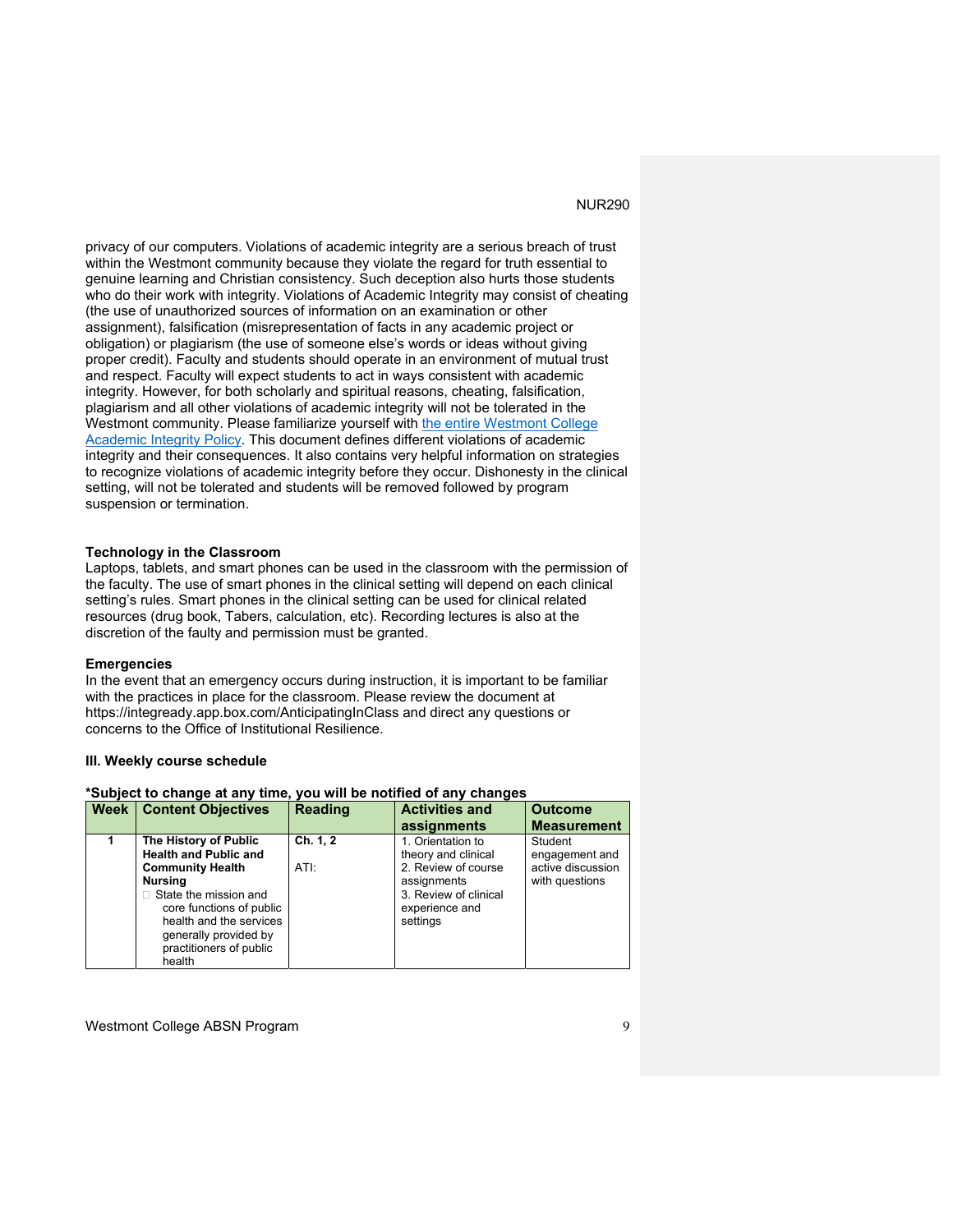|                | Discuss the role of the<br>п  |                  |                         |                   |
|----------------|-------------------------------|------------------|-------------------------|-------------------|
|                | public health nurse           |                  |                         |                   |
|                | specialist and how the        |                  |                         |                   |
|                | role influences nursing       |                  |                         |                   |
|                | practice in the               |                  |                         |                   |
|                | community                     |                  |                         |                   |
|                | Contrast community-<br>П.     |                  |                         |                   |
|                | based nursing practice        |                  |                         |                   |
|                | with community-               |                  |                         |                   |
|                |                               |                  |                         |                   |
|                | oriented nursing              |                  |                         |                   |
|                | practice                      |                  |                         |                   |
|                | Describe the role of<br>п.    |                  |                         |                   |
|                | public health and             |                  |                         |                   |
|                | nursing in population         |                  |                         |                   |
|                | health                        |                  |                         |                   |
|                | $\Box$<br>Discuss historical  |                  |                         |                   |
|                | events that have              |                  |                         |                   |
|                | influenced how current        |                  |                         |                   |
|                | health care is delivered      |                  |                         |                   |
|                | in the community              |                  |                         |                   |
|                | Trace the ongoing<br>0        |                  |                         |                   |
|                | interaction between           |                  |                         |                   |
|                | the practice of public        |                  |                         |                   |
|                | health and that of            |                  |                         |                   |
|                | nursina.                      |                  |                         |                   |
|                |                               |                  |                         |                   |
|                | Explain significant<br>$\Box$ |                  |                         |                   |
|                | historical trends that        |                  |                         |                   |
|                | have influenced the           |                  |                         |                   |
|                | development of public         |                  |                         |                   |
|                |                               |                  |                         |                   |
|                | health nursing                |                  |                         |                   |
| $\overline{2}$ | The Changing US Health        | Ch.3             |                         | Group project:    |
|                | and Public Health Care        |                  |                         | This is a group   |
|                | <b>Systems</b>                | ATI:             |                         | project           |
|                | Describe the events<br>П.     |                  |                         | presentation due  |
|                | and trends that               |                  |                         |                   |
|                |                               |                  |                         | in weeks 11, 12,  |
|                | influence the status of       |                  |                         | 13, 14, and 15.   |
|                | the health care system        |                  |                         | You will sign up  |
|                | Discuss key aspects of<br>П.  |                  |                         | for the week you  |
|                | the private health care       |                  |                         | want to present.  |
|                | system.                       | <b>Addresses</b> |                         | Each group will   |
|                | Define public health          | CCR1491(4)(K)    |                         | have 4-5          |
|                | and the nurse's role          | Case             |                         | students in group |
|                | Compare and contrast<br>П.    | management/care  |                         |                   |
|                | the current public            | coordination     |                         |                   |
|                | health system with the        |                  |                         |                   |
|                | model of primary              |                  |                         |                   |
|                | health care                   |                  |                         |                   |
|                | □ Assess the effects of       |                  |                         |                   |
|                | health care and               |                  |                         |                   |
|                | insurance reform on           |                  |                         |                   |
|                | population health care        |                  |                         |                   |
| 3              | <b>Health Care Delivery</b>   | Ch. 4, 5, 6      | <b>Class discussion</b> |                   |
|                | Discuss ethical<br>П          |                  | focus: Ethical and      |                   |
|                | decision-making               |                  | cultural influence in   |                   |
|                | processes.                    | ATI:             | public health nursing   |                   |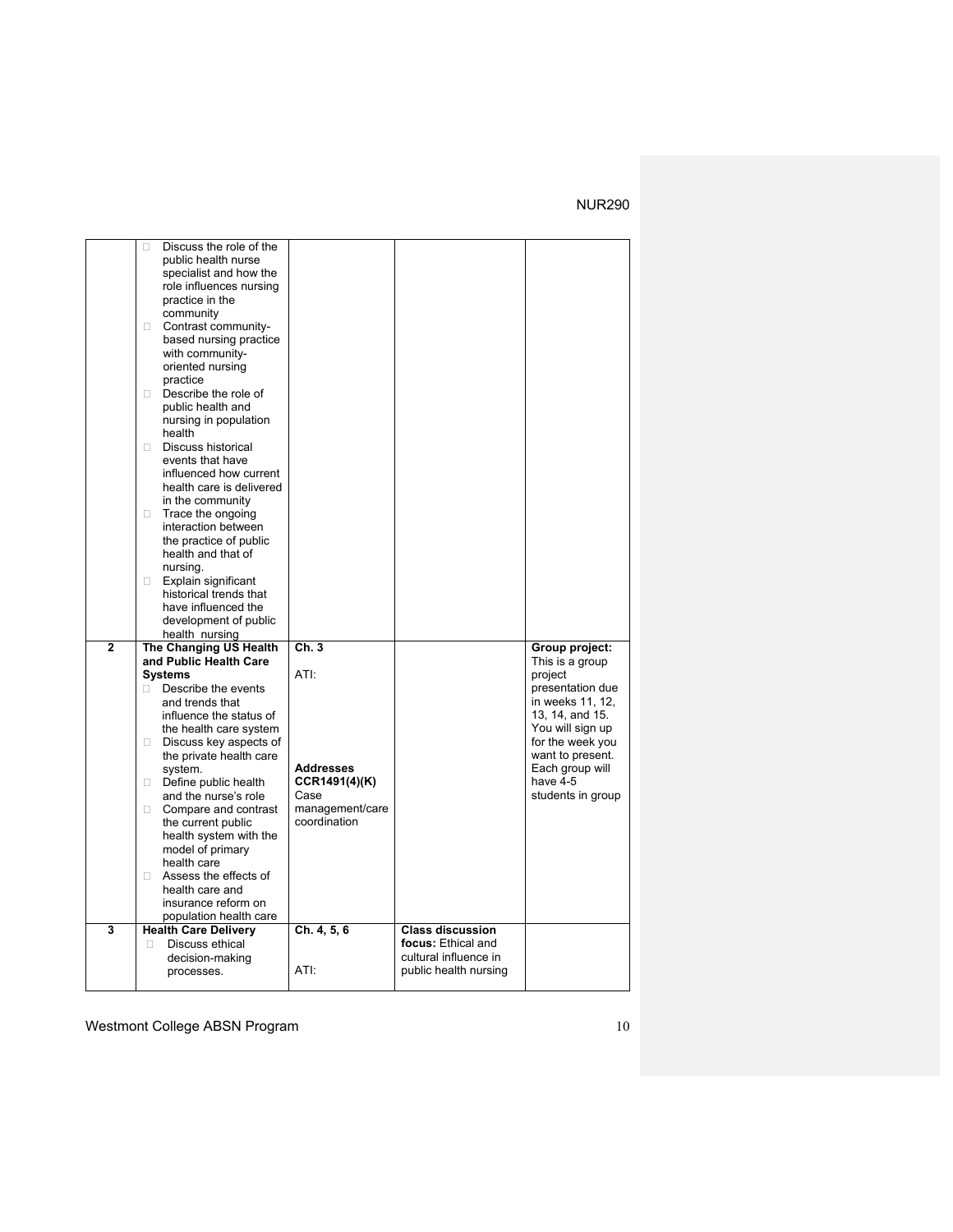|   | Compare and<br>□<br>contrast ethical<br>theories and<br>principles, virtue<br>ethics, caring ethics,<br>and feminist ethics.<br>Describe how ethics<br>П.<br>is part of the core<br>functions of nursing in<br>public health.<br>Analyze codes of<br>0<br>ethics for nursing and<br>for public health.<br>Discuss ways in<br>о<br>which culture can<br>affect nursing<br>practice.<br>Evaluate the effects<br>П.<br>of cultural<br>organizational factors<br>on health and illness.<br>Develop culturally<br>П.<br>competent nursing<br>interventions to<br>promote positive<br>health outcomes for<br>clients.<br>Explain how the<br>П.<br>environment<br>influences human<br>health and disease.<br>Know which<br>П<br>disciplines work most<br>closely with nurses in<br>environmental health.<br>Describe legislative<br>$\Box$<br>and regulatory<br>policies that have<br>influenced the effect<br>of the environment on<br>health and disease<br>patterns.<br>Describe the skills<br>П.<br>needed by nurses<br>practicing in<br>environmental health<br>and apply the nursing | <b>Addresses</b><br>CCR1491(4)(D)<br>Multicultural<br>nursing concepts | Work in pairs:<br>$\Box$ Conduct a cultural<br>assessment of a<br>person from a<br>cultural group other<br>than yours. |                    |
|---|-------------------------------------------------------------------------------------------------------------------------------------------------------------------------------------------------------------------------------------------------------------------------------------------------------------------------------------------------------------------------------------------------------------------------------------------------------------------------------------------------------------------------------------------------------------------------------------------------------------------------------------------------------------------------------------------------------------------------------------------------------------------------------------------------------------------------------------------------------------------------------------------------------------------------------------------------------------------------------------------------------------------------------------------------------------------------------------|------------------------------------------------------------------------|------------------------------------------------------------------------------------------------------------------------|--------------------|
|   |                                                                                                                                                                                                                                                                                                                                                                                                                                                                                                                                                                                                                                                                                                                                                                                                                                                                                                                                                                                                                                                                                     |                                                                        |                                                                                                                        |                    |
|   | process to the<br>practice of                                                                                                                                                                                                                                                                                                                                                                                                                                                                                                                                                                                                                                                                                                                                                                                                                                                                                                                                                                                                                                                       |                                                                        |                                                                                                                        |                    |
|   | environmental health.                                                                                                                                                                                                                                                                                                                                                                                                                                                                                                                                                                                                                                                                                                                                                                                                                                                                                                                                                                                                                                                               |                                                                        |                                                                                                                        |                    |
| 4 | <b>Economic and Policy</b>                                                                                                                                                                                                                                                                                                                                                                                                                                                                                                                                                                                                                                                                                                                                                                                                                                                                                                                                                                                                                                                          | Ch. 7, 8, 20                                                           | <b>Case Study:</b>                                                                                                     | Assignment:        |
|   | Discuss the structure<br>П.                                                                                                                                                                                                                                                                                                                                                                                                                                                                                                                                                                                                                                                                                                                                                                                                                                                                                                                                                                                                                                                         |                                                                        | Child Abuse and                                                                                                        | Case study,        |
|   | of the US government                                                                                                                                                                                                                                                                                                                                                                                                                                                                                                                                                                                                                                                                                                                                                                                                                                                                                                                                                                                                                                                                | ATI:                                                                   | neglect, immediate                                                                                                     | mandatory          |
|   | and health care roles                                                                                                                                                                                                                                                                                                                                                                                                                                                                                                                                                                                                                                                                                                                                                                                                                                                                                                                                                                                                                                                               |                                                                        | nursing interventions                                                                                                  | reporting of child |
|   |                                                                                                                                                                                                                                                                                                                                                                                                                                                                                                                                                                                                                                                                                                                                                                                                                                                                                                                                                                                                                                                                                     |                                                                        | and short and long                                                                                                     | abuse event.       |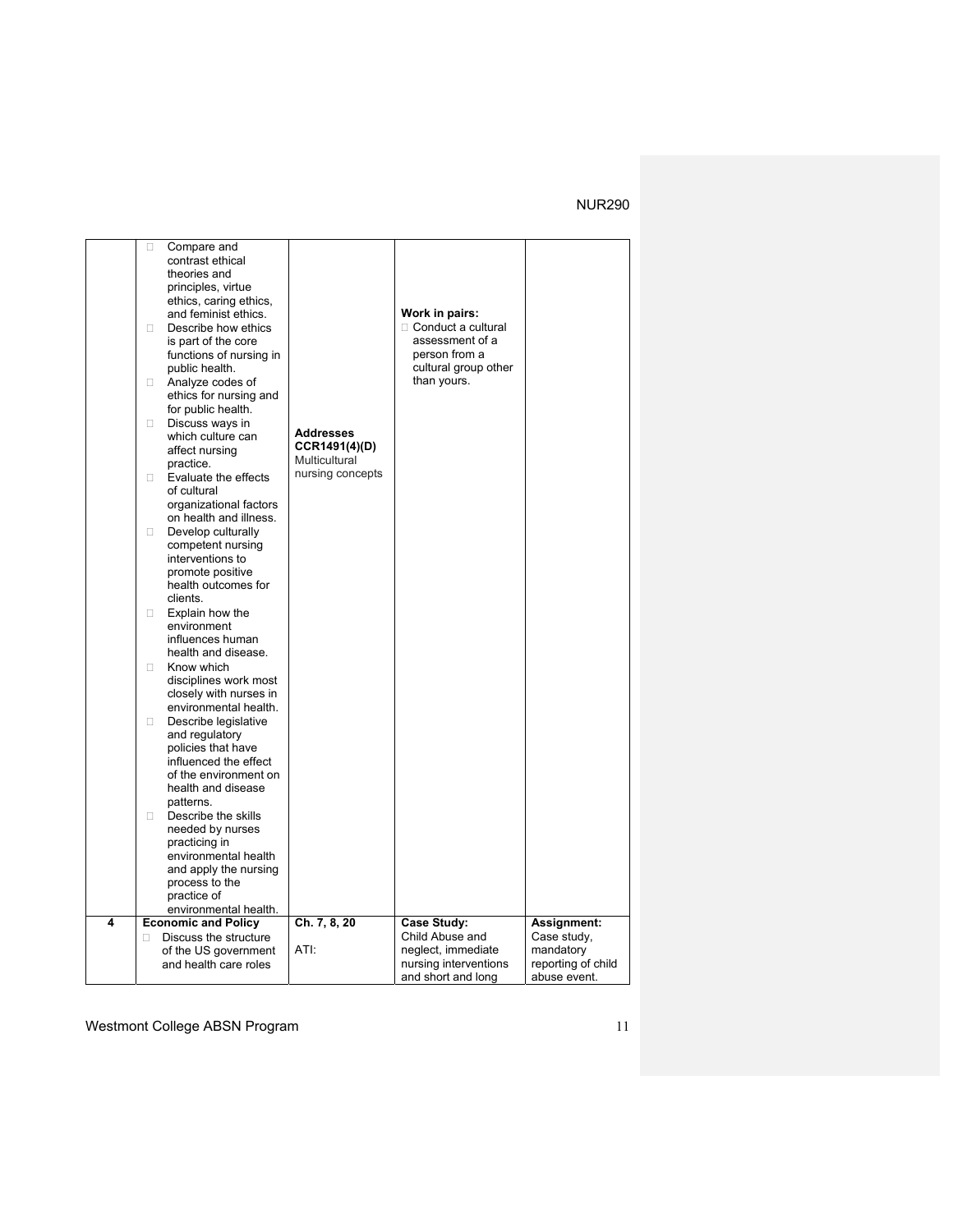| 0      | Identify the functions of                           |                      | term case  |  |
|--------|-----------------------------------------------------|----------------------|------------|--|
|        | key governmental and                                |                      | management |  |
|        | quasi-governmental                                  |                      |            |  |
|        | agencies that affect                                |                      |            |  |
|        | public health systems                               |                      |            |  |
|        | and nursing, both                                   |                      |            |  |
|        | around the world and                                |                      |            |  |
|        | in the United States                                |                      |            |  |
|        |                                                     |                      |            |  |
| П.     | Develop and                                         |                      |            |  |
|        | implement a plan to                                 |                      |            |  |
|        | communicate with                                    |                      |            |  |
|        | policymakers on a                                   |                      |            |  |
|        | chosen public health                                |                      |            |  |
|        | issue                                               |                      |            |  |
| $\Box$ | Relate public health                                |                      |            |  |
|        | and economic                                        |                      |            |  |
|        | principles to nursing                               |                      |            |  |
|        | and health care                                     |                      |            |  |
| П.     | Identify major factors                              | <b>Addresses</b>     |            |  |
|        | influencing national                                | CCR1491(4)(I)        |            |  |
|        | health care spending                                | Legal and health     |            |  |
| П.     | Describe the role of                                | care financing       |            |  |
|        | government and other                                | issues               |            |  |
|        | third-party payers in                               |                      |            |  |
|        | health care financing                               |                      |            |  |
| $\Box$ | Identify mechanisms                                 |                      |            |  |
|        | for public health                                   |                      |            |  |
|        | financing of services                               | <b>Addresses</b>     |            |  |
| $\Box$ | Discuss the                                         | CCR1491(4)(J)        |            |  |
|        | implications of health                              | Family violence,     |            |  |
|        | care rationing from an                              | e.g., child, adult,  |            |  |
|        | economic perspective                                | domestic, elder      |            |  |
| $\Box$ | Evaluate levels of                                  | abuse, etc.,         |            |  |
|        | prevention as they                                  | prevention,          |            |  |
|        | relate to public health                             | detection,           |            |  |
|        | economics                                           | intervention,        |            |  |
| П.     | Identify abuse and                                  | treatment, and       |            |  |
|        | neglect in children,                                | California           |            |  |
|        | elders, and spouses.                                | reporting            |            |  |
| 0      | Describe nursing                                    | requirements-        |            |  |
|        | measures to promote                                 |                      |            |  |
|        | child and adolescent                                | <b>Addresses</b>     |            |  |
|        | health within the                                   | BPC2818(3)           |            |  |
|        | community.                                          | <b>Prevention of</b> |            |  |
|        |                                                     | abuse and            |            |  |
| $\Box$ | Discuss risk factors for<br>adults, including those | neglect of           |            |  |
|        | that are different for                              | children, elders,    |            |  |
|        | men and women.                                      | and spouses          |            |  |
|        | Describe risk factors                               |                      |            |  |
| П.     |                                                     | Addresses            |            |  |
|        | for older adults.                                   | CCR1491(4)(C)        |            |  |
| 0      | Discuss risk factors for                            | Health promotion     |            |  |
|        | persons in the                                      | and disease          |            |  |
|        | community who have                                  | prevention in        |            |  |
|        | special health needs.                               | children-1hr         |            |  |
|        |                                                     |                      |            |  |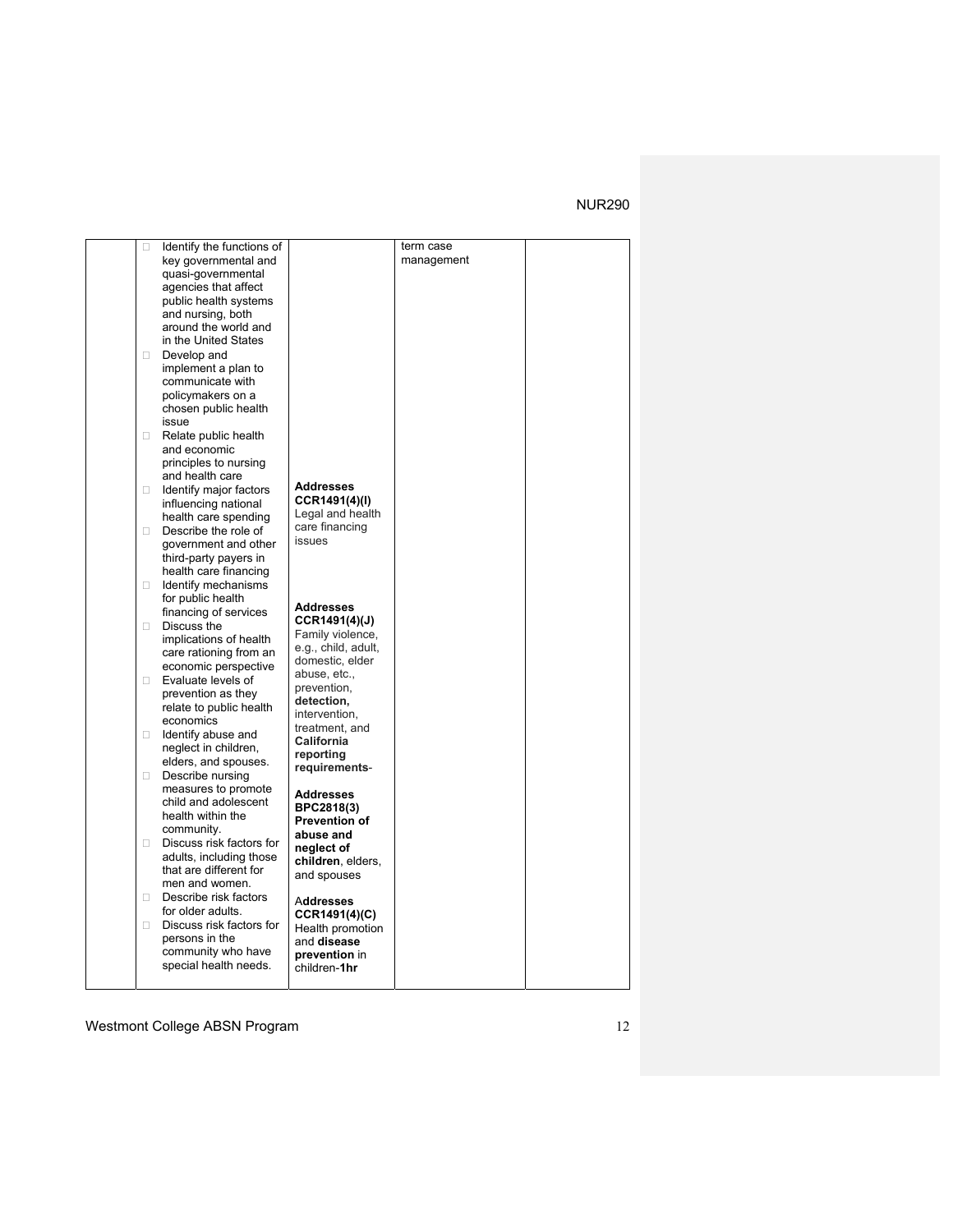|   | Explain nursing<br>$\Box$   | <b>Addresses</b>            |                          |              |
|---|-----------------------------|-----------------------------|--------------------------|--------------|
|   | measures designed to        | BPC2818(4)<br>Outreach      |                          |              |
|   | reduce risks for child      |                             |                          |              |
|   | abuse and neglect in        | screening, case             |                          |              |
|   | the community.              | management,                 |                          |              |
|   |                             | resource                    |                          |              |
|   |                             | coordination and            |                          |              |
|   |                             | assessment, and             |                          |              |
|   |                             | delivery and                |                          |              |
|   |                             | evaluation of care          |                          |              |
|   |                             | for children and            |                          |              |
| 5 |                             | families-1hr<br>Ch. 25      |                          |              |
|   | <b>Violence and Abuse</b>   |                             | <b>Class discussion:</b> |              |
|   | $\Box$ Discuss the scope of | ATI:                        | Social and Community     |              |
|   | the problem of violence     |                             | Factors influencing      |              |
|   | in American                 |                             | violence                 |              |
|   | communities, and            | <b>Addresses</b>            |                          |              |
|   | describe at least three     | BPC2818(3)<br>Prevention of |                          |              |
|   | factors in most             | abuse and                   | Case Study:              |              |
|   | communities that            | neglect of                  | Family violence          |              |
|   | encourage violence and      |                             |                          |              |
|   | human abuse.                | children, elders,           |                          |              |
|   | dentify common              | and spouse-1hr              |                          |              |
|   | predictors of potential     |                             |                          |              |
|   | child abuse and             | <b>Addresses</b>            |                          |              |
|   | indicators of its           | CCR1491(4)(J)               |                          |              |
|   | presence.                   | Family violence,            |                          |              |
|   | Define the four general     | e.g., child, adult,         |                          |              |
|   | types of child abuse:       | domestic, elder             |                          |              |
|   | neglect, physical,          | abuse, etc.,                |                          |              |
|   | emotional, and sexual.      | prevention,                 |                          |              |
|   | $\Box$ Discuss the dynamics | detection,                  |                          |              |
|   | and signs of female         | intervention.               |                          |              |
|   | abuse by male               | treatment, and              |                          |              |
|   | partners.                   | California                  |                          |              |
|   | $\Box$ Describe the growing | reporting                   |                          |              |
|   | community health            | requirements-2hr            |                          |              |
|   | problem of elder abuse.     |                             |                          |              |
|   | □ Analyze the nursing       |                             |                          |              |
|   | role in working with        |                             |                          |              |
|   | survivors of violence.      |                             |                          |              |
|   | Discuss forensic            |                             |                          |              |
|   | nursing and its             |                             |                          |              |
|   | relationship to public      |                             |                          |              |
|   | health nursing.             |                             |                          |              |
| 6 | <b>Conceptual Framework</b> | CH. 9,10,11                 |                          | Covid        |
|   | $\Box$ Define epidemiology  |                             |                          | surveillance |
|   | and describe how it has     | ATI:                        |                          | project      |
|   | developed over time.        |                             |                          |              |
|   | Describe the essential      |                             |                          |              |
|   | elements of                 |                             |                          |              |
|   | epidemiology and an         |                             |                          |              |
|   | epidemiological             |                             |                          |              |
|   | approach.                   |                             |                          |              |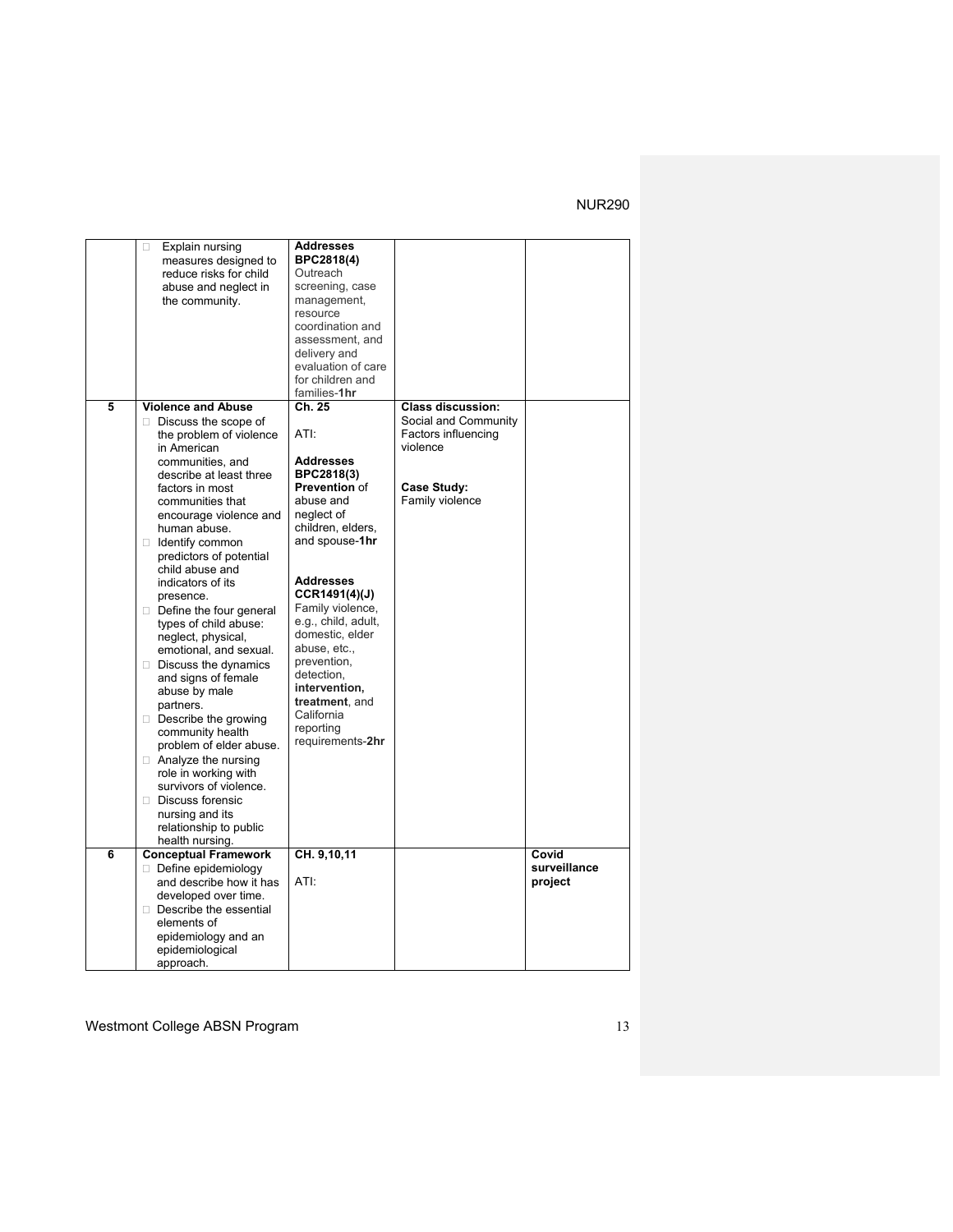|  | $\Box$ Discuss the steps in the                  | <b>Addresses</b>          |  |
|--|--------------------------------------------------|---------------------------|--|
|  | epidemiological                                  | CCR1491(4)(B)             |  |
|  | process.                                         | Surveillance and          |  |
|  | $\Box$ Explain the basic                         | epidemiology:             |  |
|  | epidemiological                                  | chronic and               |  |
|  | concepts of population                           | communicable              |  |
|  | at risk, natural history of                      | diseases                  |  |
|  | disease, levels of                               | <b>Addresses</b>          |  |
|  | prevention, host-agent-                          | CCR1491(4)(E)<br>Research |  |
|  | environment                                      | methodology and           |  |
|  | relationships, and the<br>web-of-causation       | statistics                |  |
|  | model.                                           |                           |  |
|  | Differentiate between                            |                           |  |
|  | descriptive and analytic                         |                           |  |
|  | epidemiology.                                    |                           |  |
|  | Explain how nurses use                           |                           |  |
|  | epidemiology in public                           |                           |  |
|  | health practice.                                 |                           |  |
|  | $\Box$ Assess the relationship                   |                           |  |
|  | between evidence-                                |                           |  |
|  | based practice and the                           |                           |  |
|  | practice of nursing in                           |                           |  |
|  | the community.                                   |                           |  |
|  | $\Box$ Provide examples of                       |                           |  |
|  | evidence-based                                   |                           |  |
|  | practice in the                                  |                           |  |
|  | community.                                       | <b>Addresses</b>          |  |
|  | $\Box$ Identify barriers to                      | CCR1491(4)(F)             |  |
|  | evidence-based                                   | Health teaching           |  |
|  | practice.                                        | concepts and              |  |
|  | $\Box$ Identify resources for<br>evidence-based  | strategies                |  |
|  | practice.                                        |                           |  |
|  | $\Box$ Describe the                              |                           |  |
|  | importance of literacy,                          |                           |  |
|  | especially health                                |                           |  |
|  | literacy, in health                              |                           |  |
|  | promotion and health                             |                           |  |
|  | education.                                       |                           |  |
|  | Describe factors that                            |                           |  |
|  | influence group                                  |                           |  |
|  | functioning and how                              |                           |  |
|  | members of groups                                |                           |  |
|  | learn about health                               |                           |  |
|  | behaviors.                                       |                           |  |
|  | $\Box$ Describe how nurses                       |                           |  |
|  | can work with groups to<br>promote the health of |                           |  |
|  | individuals and                                  |                           |  |
|  | communities.                                     |                           |  |
|  | $\Box$ Explain strategies that                   |                           |  |
|  | nurses can use to                                |                           |  |
|  | provide effective health                         |                           |  |
|  | education.                                       |                           |  |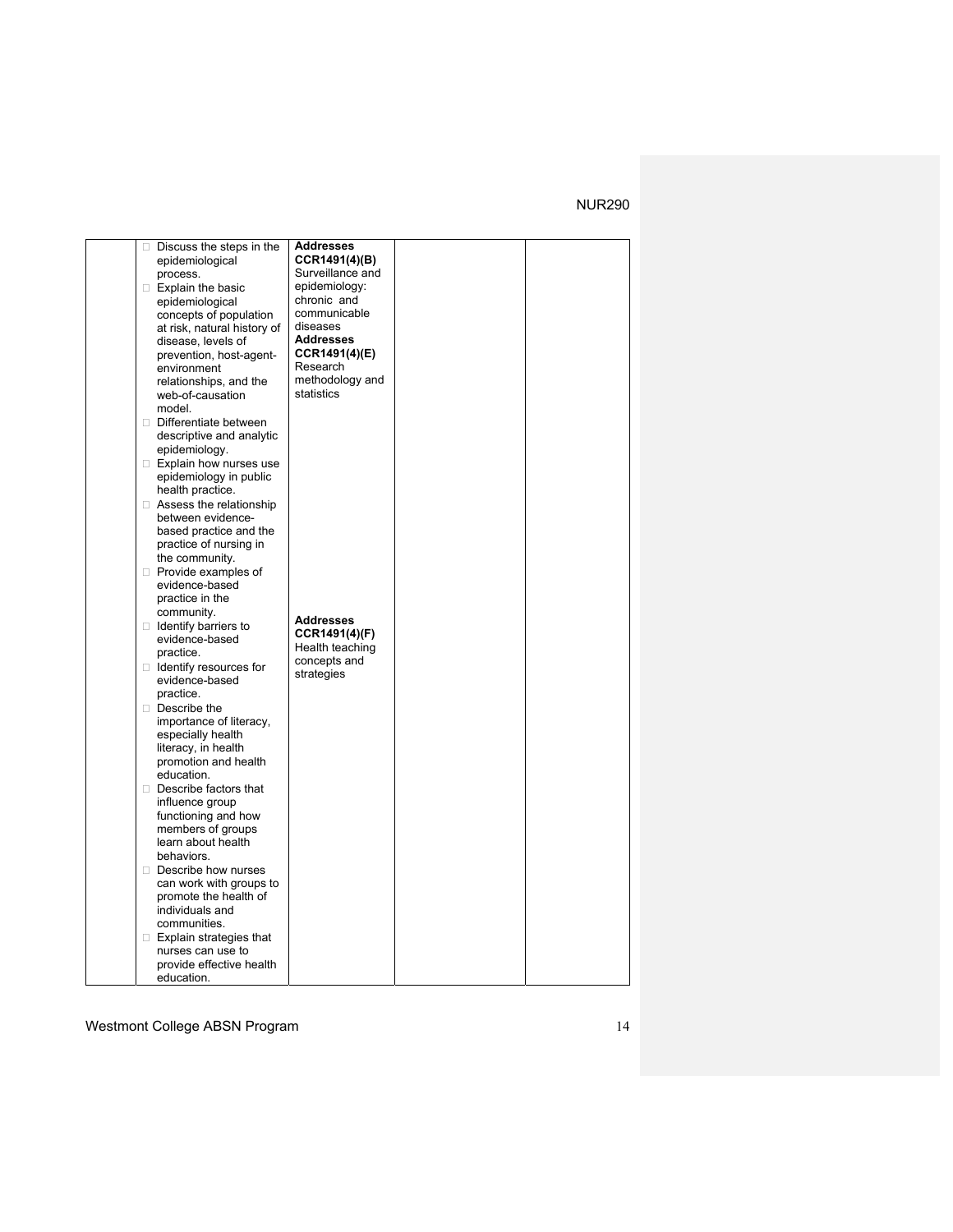| 7 | Issues and approach;<br><b>Vulnerable populations</b> | Ch. 12, 21, 22      | <b>Assignment:</b><br>The migrant |
|---|-------------------------------------------------------|---------------------|-----------------------------------|
|   | □ Understand selected                                 | ATI:                | farmworker as a                   |
|   |                                                       |                     | vulnerable                        |
|   | concepts basic to                                     |                     |                                   |
|   | community-oriented                                    |                     | population                        |
|   | nursing practice:                                     |                     |                                   |
|   | community, community                                  |                     |                                   |
|   | client, community                                     |                     |                                   |
|   | health, and partnership                               |                     |                                   |
|   | for health.                                           |                     |                                   |
|   | $\Box$ Compare the nursing                            |                     |                                   |
|   | process to community-                                 |                     |                                   |
|   | oriented nursing                                      |                     |                                   |
|   | practice.                                             |                     |                                   |
|   | Decide which methods                                  | <b>Addresses</b>    |                                   |
|   | of assessment,                                        | CCR1491(4)(J)       |                                   |
|   | intervention, and                                     | Family violence,    |                                   |
|   | evaluation are most                                   | e.g., child, adult, |                                   |
|   | appropriate in selected                               | domestic, elder     |                                   |
|   | situations.                                           | abuse, etc.,        |                                   |
|   | $\Box$ Develop a community-                           | prevention,         |                                   |
|   | oriented nursing care                                 | detection.          |                                   |
|   | plan.                                                 | intervention.       |                                   |
|   | $\Box$ Define the term                                | treatment, and      |                                   |
|   | vulnerable populations                                | California          |                                   |
|   | and describe selected                                 | reporting           |                                   |
|   | groups who are                                        | requirements-1hr    |                                   |
|   | considered vulnerable.                                |                     |                                   |
|   |                                                       |                     |                                   |
|   | $\Box$ Describe factors that                          |                     |                                   |
|   | led to the development                                |                     |                                   |
|   | of vulnerability in                                   |                     |                                   |
|   | certain populations.                                  |                     |                                   |
|   | $\Box$ Examine ways in which                          |                     |                                   |
|   | public policies affect                                |                     |                                   |
|   | vulnerable populations                                |                     |                                   |
|   | and can reduce health                                 |                     |                                   |
|   | disparities in these                                  |                     |                                   |
|   | groups.                                               |                     |                                   |
|   | Examine the individual                                |                     |                                   |
|   | and social factors that                               |                     |                                   |
|   | contribute to                                         |                     |                                   |
|   | vulnerability.                                        |                     |                                   |
|   | $\Box$ Describe strategies that                       |                     |                                   |
|   | nurses can use to                                     |                     |                                   |
|   | improve the health                                    |                     |                                   |
|   | status and eliminate                                  |                     |                                   |
|   | health disparities of                                 |                     |                                   |
|   | vulnerable populations.                               |                     |                                   |
|   | □ Compare and contrast                                |                     |                                   |
|   | definitions for rural and                             |                     |                                   |
|   | urban.                                                |                     |                                   |
|   | $\Box$ Describe the health                            |                     |                                   |
|   | status of rural                                       |                     |                                   |
|   | populations on selected                               |                     |                                   |
|   | health measures.                                      |                     |                                   |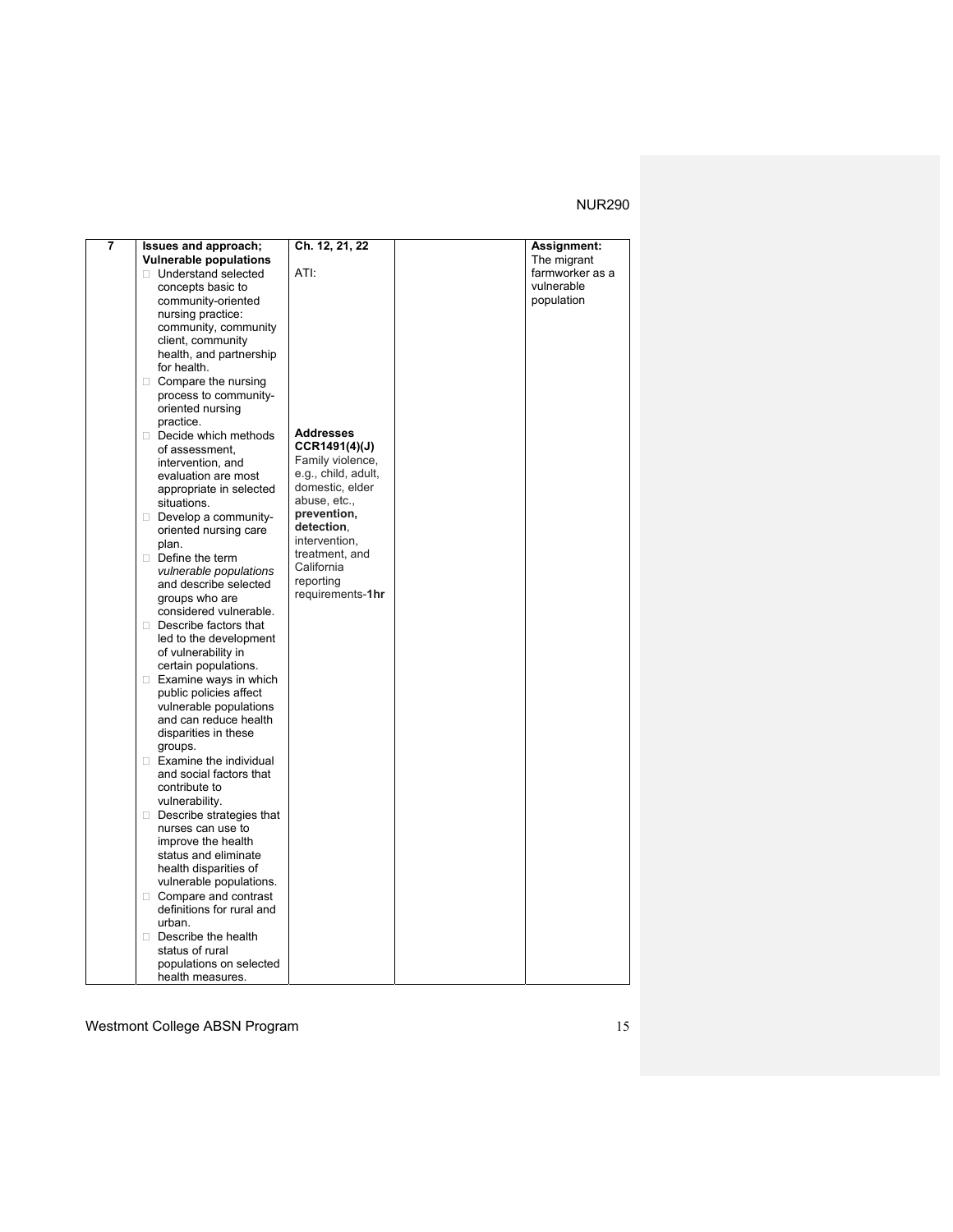|   | Discuss access to<br>0          |                   |  |
|---|---------------------------------|-------------------|--|
|   | service issues of rural         |                   |  |
|   | underserved                     |                   |  |
|   | populations.                    |                   |  |
|   |                                 |                   |  |
|   | Define migrant                  |                   |  |
|   | farmworker and discuss          |                   |  |
|   | common health                   |                   |  |
|   | problems of this group          |                   |  |
|   | and their families and          |                   |  |
|   | barriers they                   |                   |  |
|   | experience when                 |                   |  |
|   | seeking health care.            |                   |  |
|   | $\Box$ Explain the nursing role |                   |  |
|   | for serving persons in          |                   |  |
|   | rural areas, including          |                   |  |
|   | migrant farmworkers.            |                   |  |
| 8 | <b>Surveillance and Quality</b> | Ch. 15, 17, 23    |  |
|   | Define public health            |                   |  |
|   |                                 | ATI:              |  |
|   | surveillance.                   |                   |  |
|   | $\Box$ List types of            |                   |  |
|   | surveillance systems.           | CCR1491(4)(B)     |  |
|   | $\Box$ Identify steps in        | Surveillance and  |  |
|   | planning, analyzing,            | epidemiology:     |  |
|   | interviewing, and               | chronic and       |  |
|   | evaluating surveillance.        | communicable      |  |
|   | Recognize sources of            | diseases          |  |
|   | data used when                  |                   |  |
|   | investigating a disease         |                   |  |
|   | or condition outbreak.          |                   |  |
|   | $\Box$ Describe role of the     |                   |  |
|   | nurse in surveillance           |                   |  |
|   | and outbreak                    |                   |  |
|   |                                 |                   |  |
|   | investigation.                  |                   |  |
|   | Relate the nurse's role         |                   |  |
|   | in investigation to the         |                   |  |
|   | national core                   |                   |  |
|   | competencies for public         |                   |  |
|   | health nurses                   |                   |  |
|   | $\Box$ Identify the purposes    |                   |  |
|   | for the types of records        |                   |  |
|   | kept in public health           | CCR1491(4)(H)     |  |
|   | agencies.                       | Population based  |  |
|   | Describe the social,            |                   |  |
|   | political, cultural, and        | practice:         |  |
|   | environmental factors           | assessment and    |  |
|   | that influence poverty.         | development of    |  |
|   | Discuss the effects of          | community         |  |
|   | poverty on the health           | collaboration at  |  |
|   | and well-being of               | the level of      |  |
|   | individuals, families,          | systems,          |  |
|   | and communities.                | community and     |  |
|   | $\Box$ Examine how being        | family/individual |  |
|   |                                 |                   |  |
|   | homeless affects the            |                   |  |
|   | health and well-being of        |                   |  |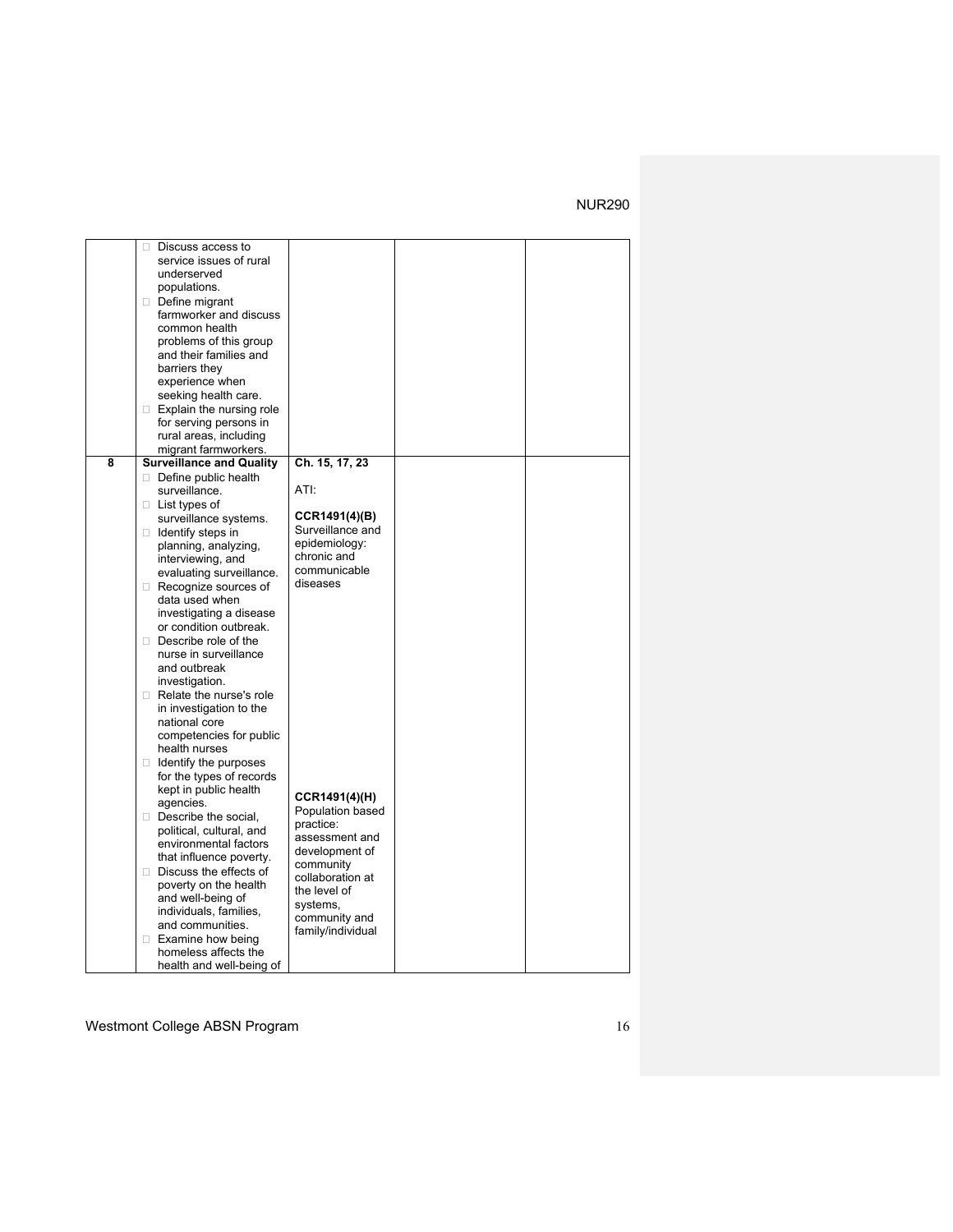|   | individuals, families,                               |                  |  |
|---|------------------------------------------------------|------------------|--|
|   | and communities.                                     |                  |  |
|   | $\Box$ Evaluate the ways in                          |                  |  |
|   | which teen pregnancies                               |                  |  |
|   | affect the baby, the                                 |                  |  |
|   | parents, and their                                   |                  |  |
|   | families.                                            |                  |  |
| 9 | <b>Vulnerable populations:</b>                       | Ch. 24, 26       |  |
|   | <b>Predisposing factors</b>                          |                  |  |
|   | $\Box$ Describe attitudes                            | ATI:             |  |
|   | about alcohol, tobacco.                              |                  |  |
|   | and other drug                                       |                  |  |
|   | problems.                                            |                  |  |
|   | Differentiate among                                  |                  |  |
|   | these terms: substance                               |                  |  |
|   | use, abuse,                                          |                  |  |
|   | dependence, and                                      |                  |  |
|   | addiction.                                           |                  |  |
|   | $\Box$ Explain the role of the                       |                  |  |
|   | nurse in primary,                                    |                  |  |
|   | secondary, and tertiary                              |                  |  |
|   | prevention of alcohol,                               |                  |  |
|   | tobacco, and other drug<br>problems as it relates to |                  |  |
|   | individual clients and                               |                  |  |
|   | their families.                                      |                  |  |
|   | $\Box$ Explain the effect of                         |                  |  |
|   | substance abuse on the                               |                  |  |
|   | community and on                                     |                  |  |
|   | people within the                                    |                  |  |
|   | community.                                           |                  |  |
|   | $\Box$ Discuss the current                           | CCR1491(4)(C)    |  |
|   | effect and threats of                                | Health promotion |  |
|   | infectious diseases on                               | and disease      |  |
|   | individuals, families,                               | prevention       |  |
|   | communities, and                                     |                  |  |
|   | society.                                             |                  |  |
|   | $\Box$ Explain how the                               |                  |  |
|   | elements of the                                      |                  |  |
|   | epidemiologic triangle                               |                  |  |
|   | interact to cause                                    |                  |  |
|   | infectious diseases.                                 |                  |  |
|   | Provide examples of                                  |                  |  |
|   | infectious disease                                   |                  |  |
|   | control interventions at                             |                  |  |
|   | the three levels of                                  |                  |  |
|   | public health prevention                             |                  |  |
|   | (primary, secondary,<br>and tertiary).               |                  |  |
|   | $\Box$ Evaluate the                                  |                  |  |
|   | multisystem approach                                 |                  |  |
|   | to the control of                                    |                  |  |
|   | communicable                                         |                  |  |
|   | diseases.                                            |                  |  |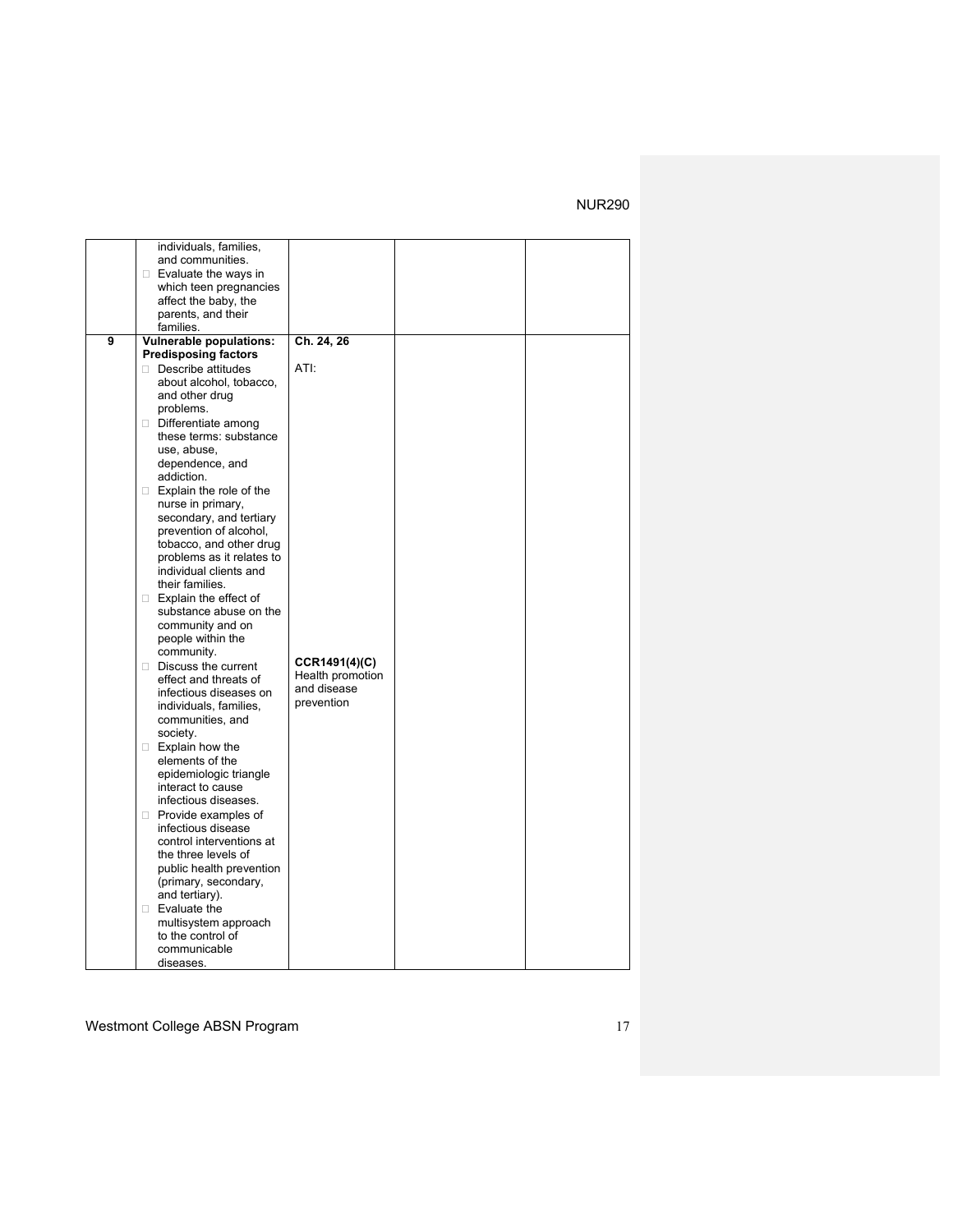|    | Examine the factors<br>O.                          |                                 |  |
|----|----------------------------------------------------|---------------------------------|--|
|    | contributing to newly                              |                                 |  |
|    | emerging or reemerging                             |                                 |  |
|    | infectious diseases                                |                                 |  |
| 10 | <b>Individual and Family</b>                       | Ch. 18,19                       |  |
|    | Health                                             |                                 |  |
|    | $\Box$ Explain the multiple                        | ATI:                            |  |
|    | ways public health                                 |                                 |  |
|    | nurses work with                                   |                                 |  |
|    | families and                                       |                                 |  |
|    | communities.                                       |                                 |  |
|    | $\Box$ Identify challenges to                      |                                 |  |
|    | working with families in                           |                                 |  |
|    | the community.                                     |                                 |  |
|    | Describe family function                           |                                 |  |
|    | and structure.                                     |                                 |  |
|    | Describe family                                    |                                 |  |
|    | demographic trends                                 |                                 |  |
|    | and demographic                                    | CCR1491(4)(K)                   |  |
|    | changes that affect the                            | Case                            |  |
|    | health of families.                                | management/care<br>coordination |  |
|    | □ Work with families                               |                                 |  |
|    | using a strength-based                             |                                 |  |
|    | approach to assess,                                |                                 |  |
|    | develop, and evaluate                              |                                 |  |
|    | family action plans.                               |                                 |  |
|    | Analyze the various                                |                                 |  |
|    | approaches to defining                             |                                 |  |
|    | and conceptualizing                                |                                 |  |
|    | family health.                                     |                                 |  |
|    | $\Box$ Determine the major                         |                                 |  |
|    | risks to family health.                            |                                 |  |
|    | □ Understand the                                   |                                 |  |
|    | interrelationships                                 |                                 |  |
|    | among individual                                   |                                 |  |
|    | health, family health,                             |                                 |  |
|    | and community health.                              |                                 |  |
|    | □ Explain the relevance of                         |                                 |  |
|    | knowledge about family                             |                                 |  |
|    | structures, roles, and<br>functions for family and |                                 |  |
|    |                                                    |                                 |  |
|    | community-focused<br>nursing.                      |                                 |  |
|    | $\Box$ Discuss the implications                    |                                 |  |
|    | of policy and policy                               |                                 |  |
|    | decisions, at all                                  |                                 |  |
|    | government levels, for                             |                                 |  |
|    | families.                                          |                                 |  |
|    | Explain the application                            |                                 |  |
|    | of the nursing process                             |                                 |  |
|    | (assessment, planning,                             |                                 |  |
|    | implementation,                                    |                                 |  |
|    | evaluation) to reducing                            |                                 |  |
|    | family health risks and                            |                                 |  |
|    | promoting family health.                           |                                 |  |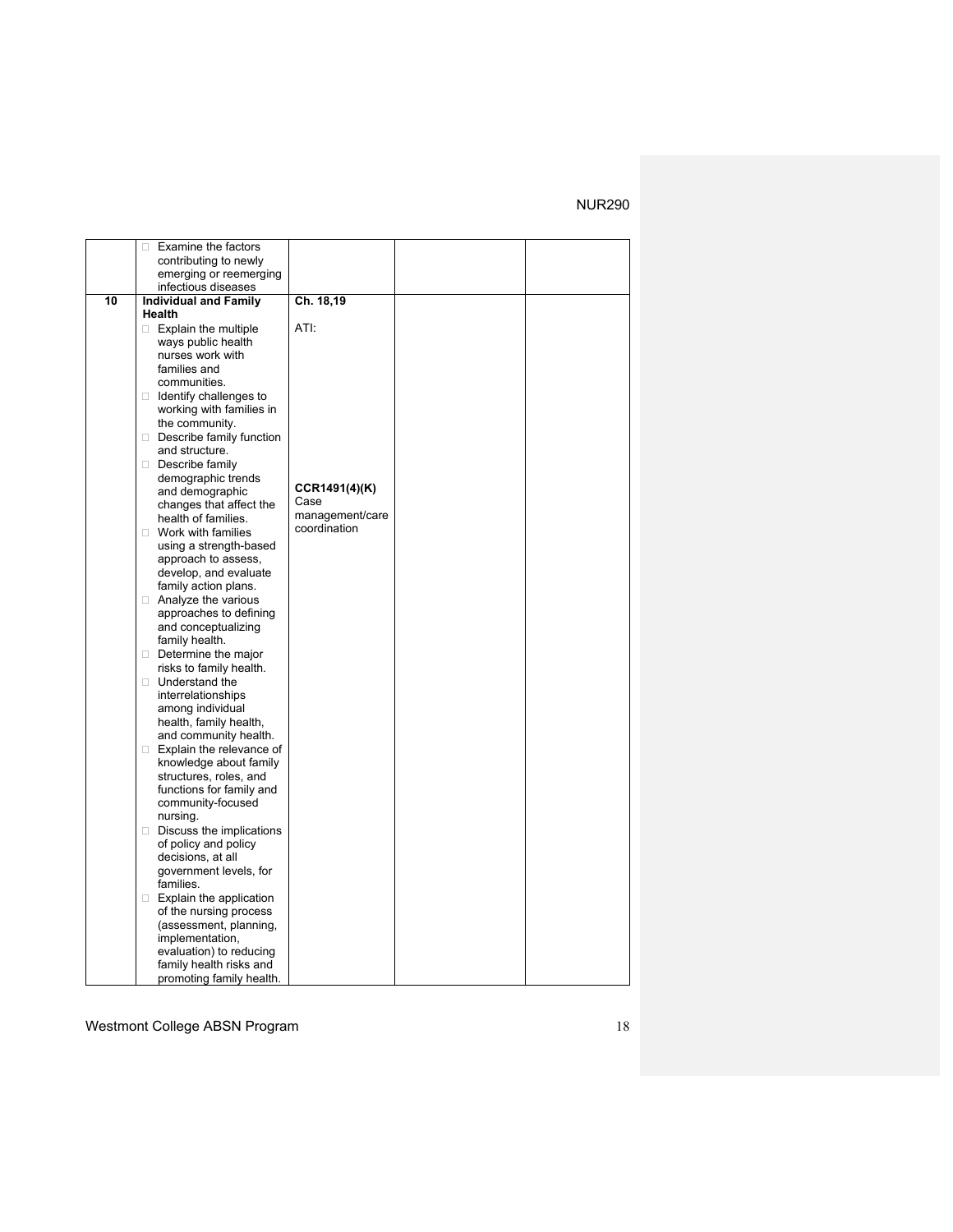| 11 | Program and Disaster                              | Ch 13, 14, 16     | <b>Class discussion:</b>                     |  |
|----|---------------------------------------------------|-------------------|----------------------------------------------|--|
|    | Management                                        |                   | Are you ready?                               |  |
|    | $\Box$ Define continuity of                       | ATI:              |                                              |  |
|    | care, care                                        |                   |                                              |  |
|    | management, case                                  |                   | Online activity:                             |  |
|    | management, care                                  | <b>Addresses</b>  | Explore the resources                        |  |
|    | coordination,                                     | CCR1491(4)(K)     | on the California                            |  |
|    | transitional care,                                | Case              | Department of Social                         |  |
|    | integrated care, social                           | management and    | Services website at                          |  |
|    | determinants of health,                           | care coordination | https://cdss.ca.gov/<br>inforesources/guides |  |
|    | and advocacy.                                     |                   |                                              |  |
|    | Describe the scope of<br>practice, roles, and     |                   | Be ready to discuss                          |  |
|    | functions of a case                               |                   | resources for food                           |  |
|    | manager.                                          |                   | insecurity, disaster                         |  |
|    | $\Box$ Identify the relationship                  |                   | services, adult and                          |  |
|    | between advocacy and                              |                   | child care licensing,                        |  |
|    | case management.                                  |                   | Foster care, and other                       |  |
|    | □ Compare and contrast                            |                   | resources available to                       |  |
|    | the nursing process                               |                   | case managers.                               |  |
|    | with the process of                               |                   |                                              |  |
|    | case management and                               |                   |                                              |  |
|    | advocacy.                                         |                   |                                              |  |
|    | $\Box$ Identify methods to                        |                   |                                              |  |
|    | manage conflict, as well                          |                   |                                              |  |
|    | as the process of                                 |                   | <b>Group presentations</b>                   |  |
|    | achieving collaboration.                          |                   |                                              |  |
|    | $\Box$ Define and explain the                     |                   |                                              |  |
|    | legal and ethical issues                          | CCR1491(4)(L)     |                                              |  |
|    | confronting case                                  | Emergency         |                                              |  |
|    | managers.                                         | preparedness and  |                                              |  |
|    | $\Box$ Discuss types of<br>disasters, including   | response          |                                              |  |
|    | natural and human-                                |                   |                                              |  |
|    | made.                                             |                   |                                              |  |
|    | □ Evaluate the effects of                         |                   |                                              |  |
|    | disasters on people and                           |                   |                                              |  |
|    | their communities.                                |                   |                                              |  |
|    | Describe the disaster                             |                   |                                              |  |
|    | management phases of                              |                   |                                              |  |
|    | prevent, preparedness,                            |                   |                                              |  |
|    | response, and                                     |                   |                                              |  |
|    | recovery, and explain                             |                   |                                              |  |
|    | the nurse's role in each                          |                   |                                              |  |
|    | phase.                                            |                   |                                              |  |
|    | $\Box$ Describe the steps to                      |                   |                                              |  |
|    | take to initiate and                              |                   |                                              |  |
|    | maintain a disaster                               |                   |                                              |  |
|    | clinic.                                           |                   |                                              |  |
|    | $\Box$ Identify how community<br>groups and other |                   |                                              |  |
|    | organizations such as                             |                   |                                              |  |
|    | the American Red                                  |                   |                                              |  |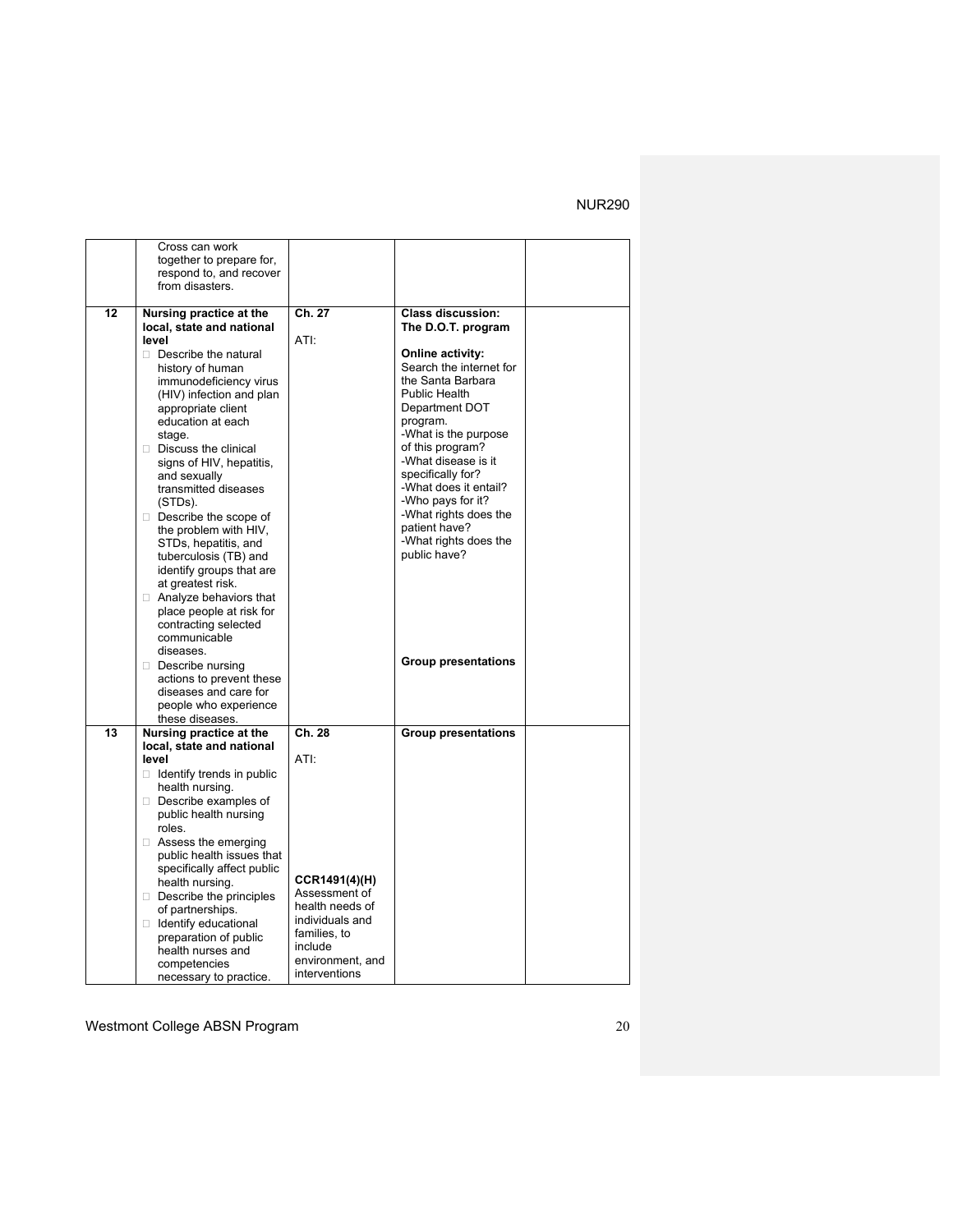|    |                                                    | across the                       |                            |  |
|----|----------------------------------------------------|----------------------------------|----------------------------|--|
|    |                                                    | lifespan                         |                            |  |
| 14 | Nursing practice in                                | Ch. 29, 30                       | <b>Group presentations</b> |  |
|    | <b>Home Health and</b>                             |                                  |                            |  |
|    | <b>Hospice, The Faith</b>                          | ATI:                             |                            |  |
|    | <b>Community Nurse</b>                             |                                  |                            |  |
|    | Define faith community<br>П.                       |                                  |                            |  |
|    | nursing and wholistic                              |                                  |                            |  |
|    | health promotion.                                  |                                  |                            |  |
|    | Describe the historical<br>$\Box$                  |                                  |                            |  |
|    | roots of nursing and                               |                                  |                            |  |
|    | healing ministries as                              |                                  |                            |  |
|    | well as professional                               |                                  |                            |  |
|    | issues for future<br>development of faith          |                                  |                            |  |
|    | community nursing.                                 |                                  |                            |  |
|    | Compare models of<br>$\Box$                        |                                  |                            |  |
|    | faith community                                    |                                  |                            |  |
|    | nursing with the scope                             |                                  |                            |  |
|    | and standards of                                   |                                  |                            |  |
|    | practice for faith                                 |                                  |                            |  |
|    | community nursing.                                 |                                  |                            |  |
|    | Develop awareness of<br>П.                         |                                  |                            |  |
|    | the nurse's role within                            |                                  |                            |  |
|    | faith communities for                              |                                  |                            |  |
|    | spiritual care, health                             | CCR1491(4)(C)                    |                            |  |
|    | promotion, and                                     | Health promotion                 |                            |  |
|    | disease prevention.                                | and disease                      |                            |  |
|    | Describe the<br>$\Box$<br>differences between      | prevention                       |                            |  |
|    | spirituality and                                   |                                  |                            |  |
|    | religiosity.                                       |                                  |                            |  |
|    | Use the nursing<br>$\Box$                          |                                  |                            |  |
|    | process in a faith                                 |                                  |                            |  |
|    | community to assess,                               |                                  |                            |  |
|    | implement, and                                     |                                  |                            |  |
|    | evaluate programs for                              |                                  |                            |  |
|    | healthy congregations                              |                                  |                            |  |
|    | using Healthy People                               |                                  |                            |  |
|    | 2030 leading health                                |                                  |                            |  |
|    | indicators.                                        |                                  |                            |  |
|    | Compare different<br>$\Box$<br>practice models for |                                  |                            |  |
|    | home and community-                                |                                  |                            |  |
|    | based services.                                    |                                  |                            |  |
|    | Identify the basic roles<br>$\Box$                 |                                  |                            |  |
|    | and responsibilities of                            | CCR1491(4)(G)                    |                            |  |
|    | home health, palliative,                           | Population                       |                            |  |
|    | and hospice nurses.                                | based practice:                  |                            |  |
|    | Explain the<br>0                                   | assessment and<br>development of |                            |  |
|    | professional standards                             | community                        |                            |  |
|    | and educational                                    | collaboration at                 |                            |  |
|    | requirements for                                   | the level of                     |                            |  |
|    | nurses in home health,                             | systems,                         |                            |  |
|    |                                                    | community and                    |                            |  |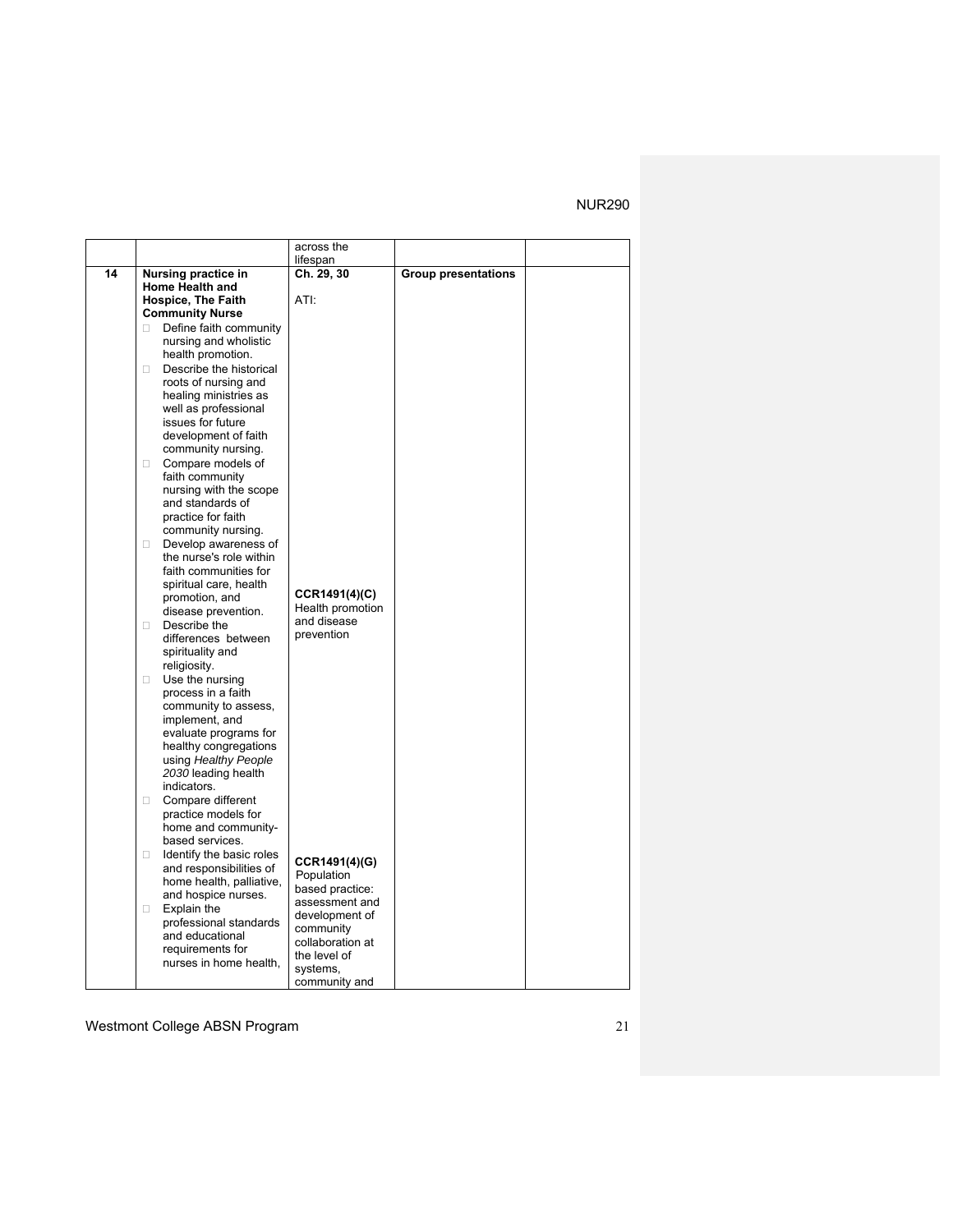|    |        | palliative care, and                        | family/individual |                            |                        |
|----|--------|---------------------------------------------|-------------------|----------------------------|------------------------|
|    |        | hospice.                                    |                   |                            |                        |
|    | П.     | Describe the three                          |                   |                            |                        |
|    |        | components of the                           |                   |                            |                        |
|    |        | Omaha System.                               |                   |                            |                        |
|    | $\Box$ | Explain how nurses in                       |                   |                            |                        |
|    |        | home health, palliative                     |                   |                            |                        |
|    |        | care, and hospice use                       |                   |                            |                        |
|    |        | best practices,                             |                   |                            |                        |
|    |        | evidence-based                              |                   |                            |                        |
|    |        |                                             |                   |                            |                        |
|    |        | practice, and quality                       |                   |                            |                        |
|    |        | improvement                                 |                   |                            |                        |
|    |        | strategies to improve                       |                   |                            |                        |
|    |        | the care they provide.                      |                   |                            |                        |
|    | $\Box$ | Cite examples of                            |                   |                            |                        |
|    |        | trends and                                  |                   |                            |                        |
|    |        | opportunities in home                       |                   |                            |                        |
|    |        | health, palliative care,                    |                   |                            |                        |
|    |        | and hospice involving                       |                   |                            |                        |
|    |        | technology,                                 |                   |                            |                        |
|    |        | informatics, and                            |                   |                            |                        |
|    |        | telehealth.                                 |                   |                            |                        |
| 15 |        | Nursing practice in                         | Ch. 31, 32        | <b>Group presentations</b> | <b>ATI Learning</b>    |
|    |        | schools and                                 |                   |                            | <b>System Practice</b> |
|    |        | occupational health                         | ATI:              |                            | Quiz                   |
|    | П.     | Discuss professional                        |                   |                            | <b>Community</b>       |
|    |        | standards expected of                       |                   |                            | Health (20 qu)         |
|    |        | school nurses.                              |                   |                            |                        |
|    | п      | Differentiate between                       |                   |                            |                        |
|    |        | the many roles and                          |                   |                            |                        |
|    |        | functions of school                         |                   |                            |                        |
|    |        | nurses.                                     |                   |                            |                        |
|    | П.     | Describe the different                      |                   |                            |                        |
|    |        | variations of school                        |                   |                            |                        |
|    |        | health services and                         |                   |                            |                        |
|    |        | coordinated school                          |                   |                            |                        |
|    |        | health programs.                            |                   |                            |                        |
|    |        | Discuss common                              |                   |                            |                        |
|    | 0      | health problems of                          |                   |                            |                        |
|    |        | children and                                |                   |                            |                        |
|    |        | adolescents seen in                         |                   |                            |                        |
|    |        |                                             |                   |                            |                        |
|    |        | the school setting.                         |                   |                            |                        |
|    | $\Box$ | Assess the nursing<br>care given in schools |                   |                            |                        |
|    |        |                                             |                   |                            |                        |
|    |        |                                             |                   |                            |                        |
|    |        | in terms of the primary,                    |                   |                            |                        |
|    |        | secondary, and tertiary                     |                   |                            |                        |
|    |        | levels of prevention.                       |                   |                            |                        |
|    | 0      | Identify future trends in                   |                   |                            |                        |
|    |        | school nursing.                             |                   |                            |                        |
|    | п      | Describe the nursing                        |                   |                            |                        |
|    |        | role in occupational                        |                   |                            |                        |
|    |        | health.                                     |                   |                            |                        |
|    | п      | Describe current                            |                   |                            |                        |
|    |        | trends in the American<br>workforce.        |                   |                            |                        |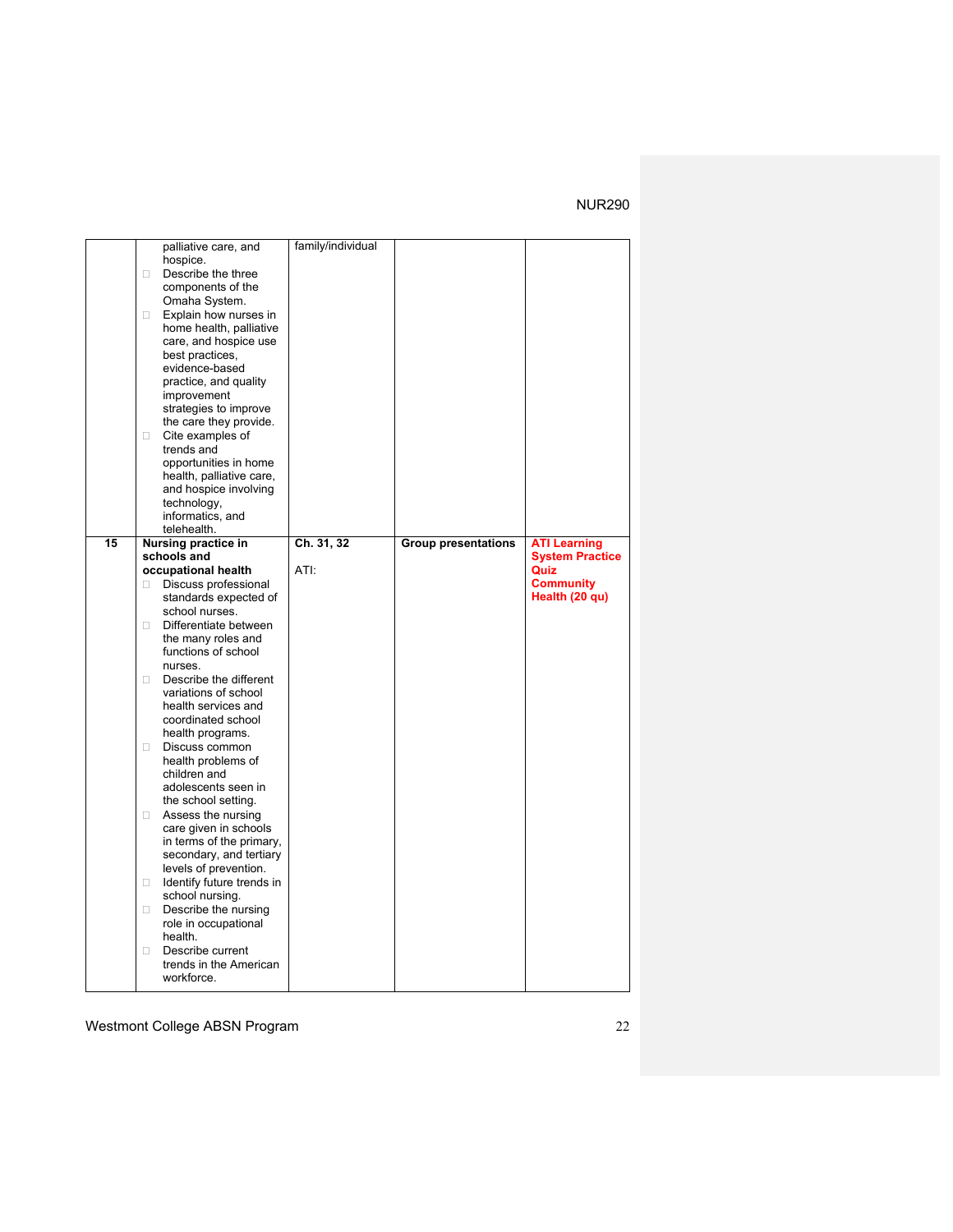|    | Use the epidemiologic<br>ш<br>model to explain work-<br>health interactions and<br>give examples of work-<br>related illness, injuries,<br>and hazards.<br>Complete an<br>occupational health<br>history.<br>Describe the functions<br>of the Occupational<br>Safety and Health<br>Administration and<br>National Institute for<br>Occupational Safety<br>and Health.<br>Describe an effective<br>disaster plan. | CCR1491(4)(B)<br>Surveillance and<br>epidemiology:<br>chronic and<br>communicable<br>diseases<br>CCR1491(4)(L)<br>Emergency<br>preparedness and<br>response |  |
|----|------------------------------------------------------------------------------------------------------------------------------------------------------------------------------------------------------------------------------------------------------------------------------------------------------------------------------------------------------------------------------------------------------------------|-------------------------------------------------------------------------------------------------------------------------------------------------------------|--|
| 16 | Course Wrap-Up and shared lunch in Santa Barbara                                                                                                                                                                                                                                                                                                                                                                 |                                                                                                                                                             |  |

#### **Group Project and Presentation:**

This is a group project presentation due in weeks 11, 12, 13, 14, and 15. You will sign up for the week you want to present. Each group will have **4-5 members**. The objective of this project is to assess a community of vulnerable people (migrant farmers, homeless, very poor, elderly living at home, very wealthy) and identify a health concern of the group. Once you have identified the health concern you will find resources for this group in the community and build a population care plan for them.

### **Covid Surveillance Paper**

Choose one of the topics below:

-Incidence and prevalence of Covid spread in your community

-Genetic mutations and their indications in combating spread

-Vaccine success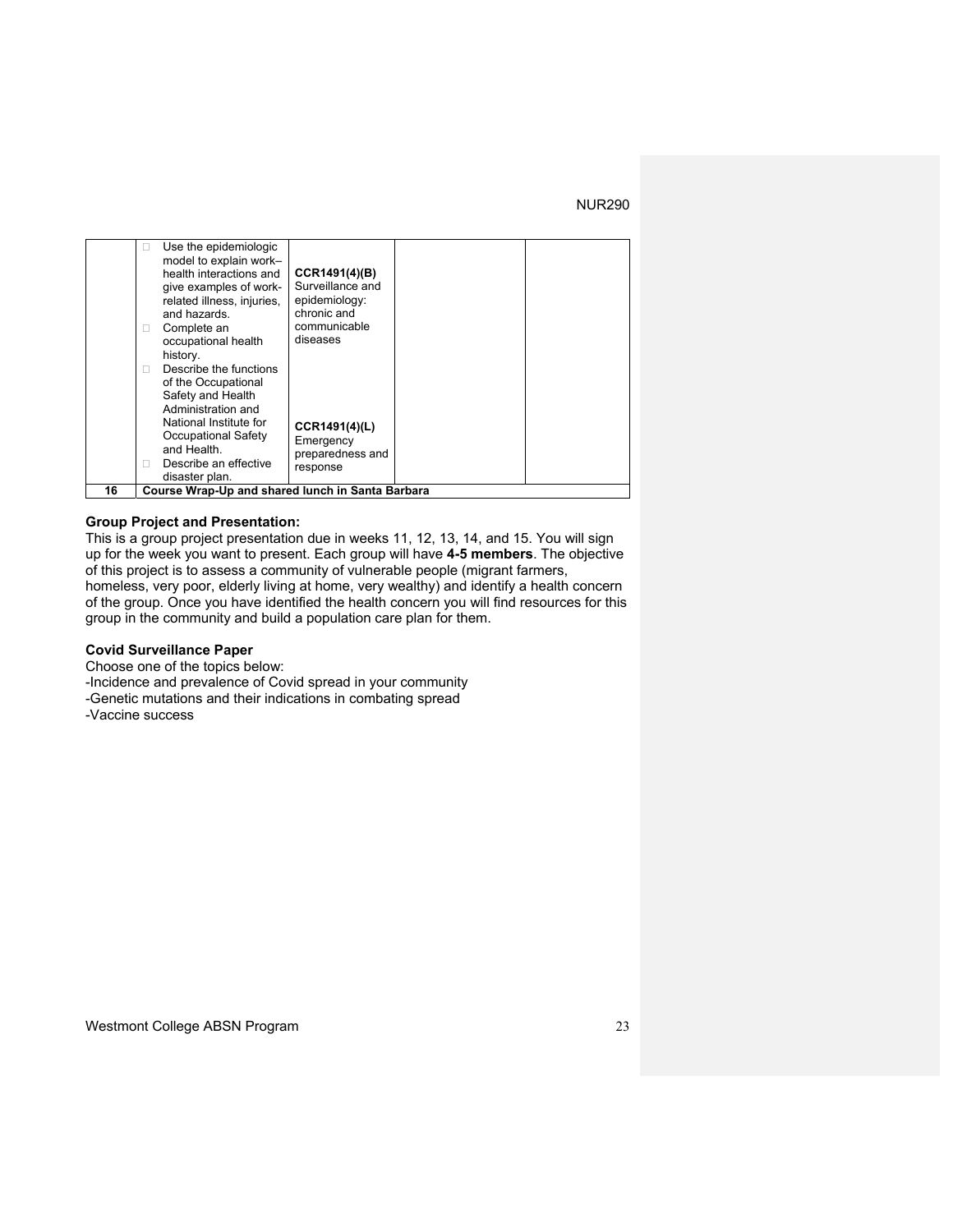Clinical syllabus

Faculty: TBD Clinical Site: TBD Faculty: TBD Phone: TBD Email: TBD Office hours: TBD

Clinical objectives:

1. Apply evidence-base, compassionate care to communities and populations regionally, across the state, nation, and globe.

2. Discuss community resources for underserved populations suffering from chronic disease.

3. Use case management with the interprofessional team to structure care plans for patients at the secondary level of care.

4 Using Informatics, track and trend current rates of Covid-19 across the nation and globally.

5. Develop a culturally competent community health initiative using data from community assessments and environmental scans for sexually transmitted diseases and teen pregnancy, elderly populations living at home, under or uninsured

populations with transportation challenges, and families hesitant to vaccinate their children.

6. Compare and contrast the goals for Healthy People 2030 with the public health initiatives in Santa Barbara County.

7. Examine the leadership needed to promote quality and policy initiatives.

8. Assess medication administration routine for patients receiving direct observation therapy.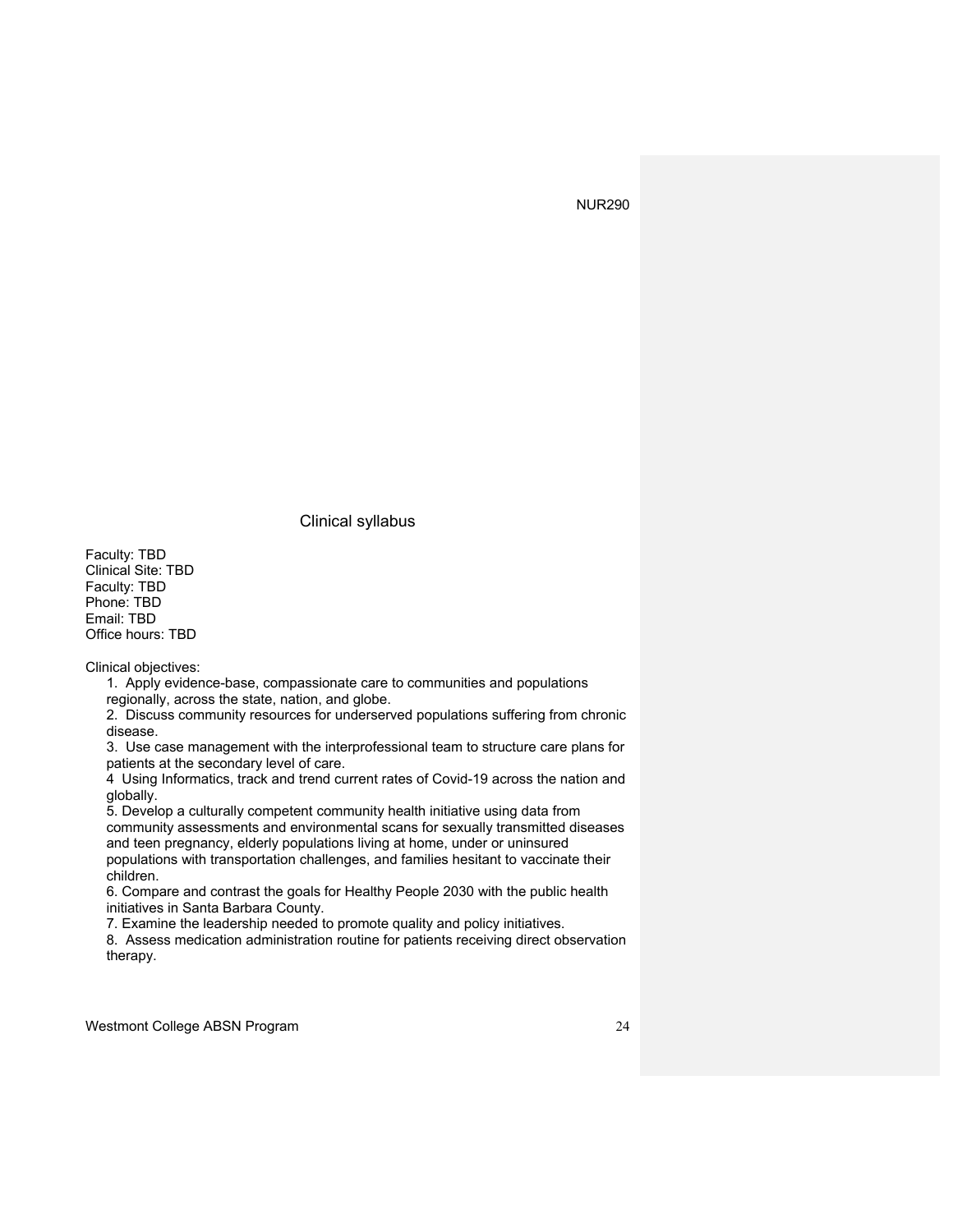9. Evaluate the child, adult, and elderly abuse reporting guidelines used in home care.

## **Clinical schedule:**

| Week           | Patient care focus                                 | Preconference        |
|----------------|----------------------------------------------------|----------------------|
|                |                                                    | Lunch                |
|                |                                                    | Post-conference      |
| 1              | Orientation and review of clinical syllabus        | Skills lab on campus |
| $\overline{2}$ | Clinical rotations to home health, hospice, public |                      |
|                | health clinics or programs, Harding St. School,    |                      |
|                | Outreach programs through Social Entrepreneurial   |                      |
|                | Program                                            |                      |
| 3              | Clinical rotations to home health, hospice, public |                      |
|                | health clinics or programs, Harding St. School,    |                      |
|                | Outreach programs through Social Entrepreneurial   |                      |
|                | Program                                            |                      |
| 4              | Clinical rotations to home health, hospice, public |                      |
|                | health clinics or programs, Harding St. School,    |                      |
|                | Outreach programs through Social Entrepreneurial   |                      |
|                | Program                                            |                      |
| 5              | Clinical rotations to home health, hospice, public |                      |
|                | health clinics or programs, Harding St. School,    |                      |
|                | Outreach programs through Social Entrepreneurial   |                      |
|                | Program                                            |                      |
| 6              | Clinical rotations to home health, hospice, public |                      |
|                | health clinics or programs, Harding St. School,    |                      |
|                | Outreach programs through Social Entrepreneurial   |                      |
|                | Program                                            |                      |
| $\overline{7}$ | Clinical rotations to home health, hospice, public |                      |
|                | health clinics or programs, Harding St. School,    |                      |
|                | Outreach programs through Social Entrepreneurial   |                      |
|                | Program                                            |                      |
| 8              | Clinical rotations to home health, hospice, public |                      |
|                | health clinics or programs, Harding St. School,    |                      |
|                | Outreach programs through Social Entrepreneurial   |                      |
|                | Program                                            |                      |
| 9              | Clinical rotations to home health, hospice, public |                      |
|                | health clinics or programs, Harding St. School,    |                      |
|                | Outreach programs through Social Entrepreneurial   |                      |
|                | Program                                            |                      |
| 10             | Clinical rotations to home health, hospice, public |                      |
|                | health clinics or programs, Harding St. School,    |                      |
|                | Outreach programs through Social Entrepreneurial   |                      |
|                | Program                                            |                      |
| 11             | Clinical rotations to home health, hospice, public |                      |
|                | health clinics or programs, Harding St. School,    |                      |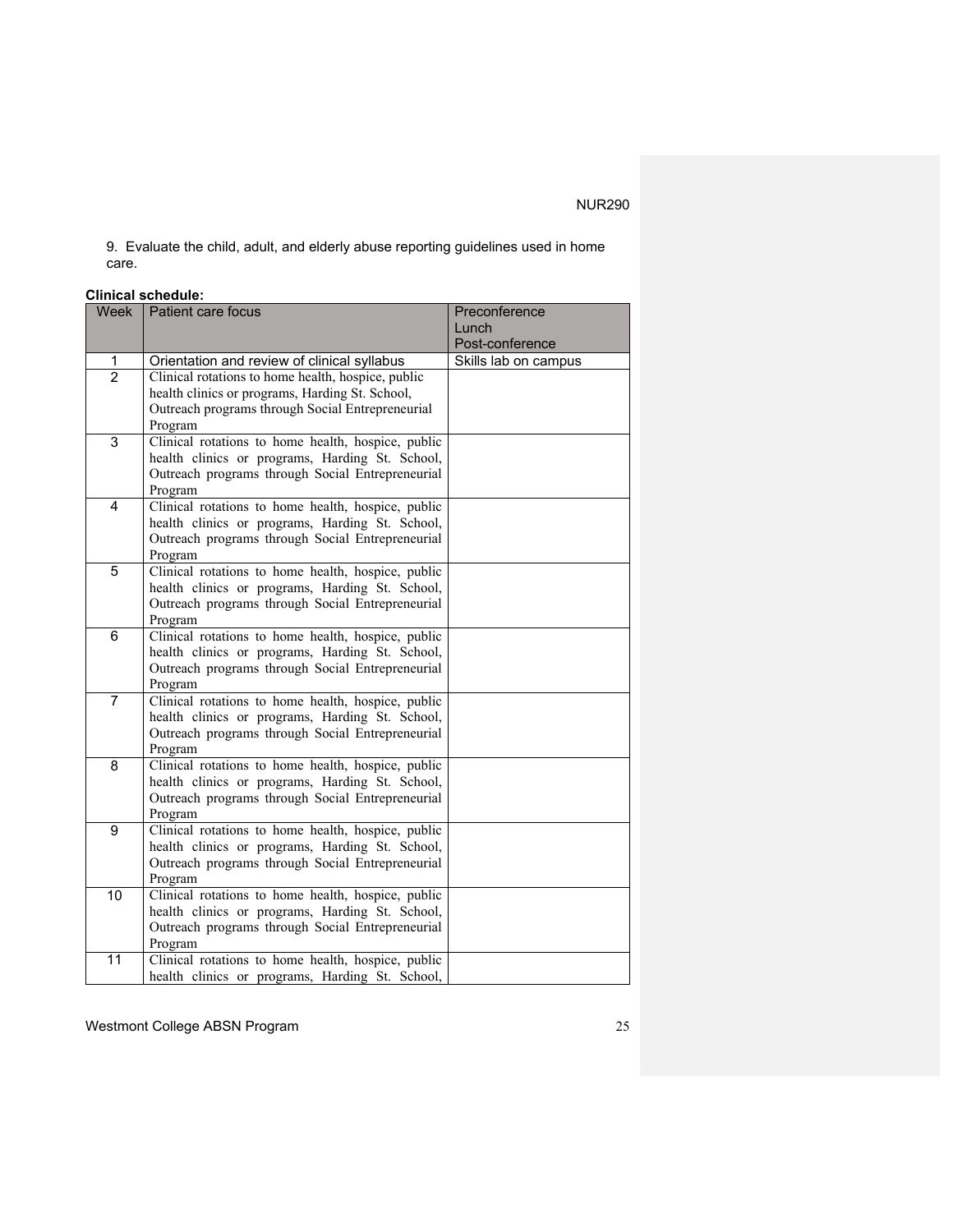|                  | Outreach programs through Social Entrepreneurial   |  |
|------------------|----------------------------------------------------|--|
|                  | Program                                            |  |
|                  |                                                    |  |
| 12 <sup>2</sup>  | Clinical rotations to home health, hospice, public |  |
|                  | health clinics or programs, Harding St. School,    |  |
|                  | Outreach programs through Social Entrepreneurial   |  |
|                  | Program                                            |  |
| 13               | Clinical rotations to home health, hospice, public |  |
|                  | health clinics or programs, Harding St. School,    |  |
|                  | Outreach programs through Social Entrepreneurial   |  |
|                  | Program                                            |  |
| 14               | Clinical rotations to home health, hospice, public |  |
|                  | health clinics or programs, Harding St. School,    |  |
|                  | Outreach programs through Social Entrepreneurial   |  |
|                  | Program                                            |  |
| 15 <sup>15</sup> | Clinical rotations to home health, hospice, public |  |
|                  | health clinics or programs, Harding St. School,    |  |
|                  | Outreach programs through Social Entrepreneurial   |  |
|                  | Program                                            |  |
| 16               | <b>Clinical Evaluations</b>                        |  |

Clinical Log

Faculty: TBD Clinical Site: TBD Faculty: TBD Phone: TBD Email: TBD Office hours: TBD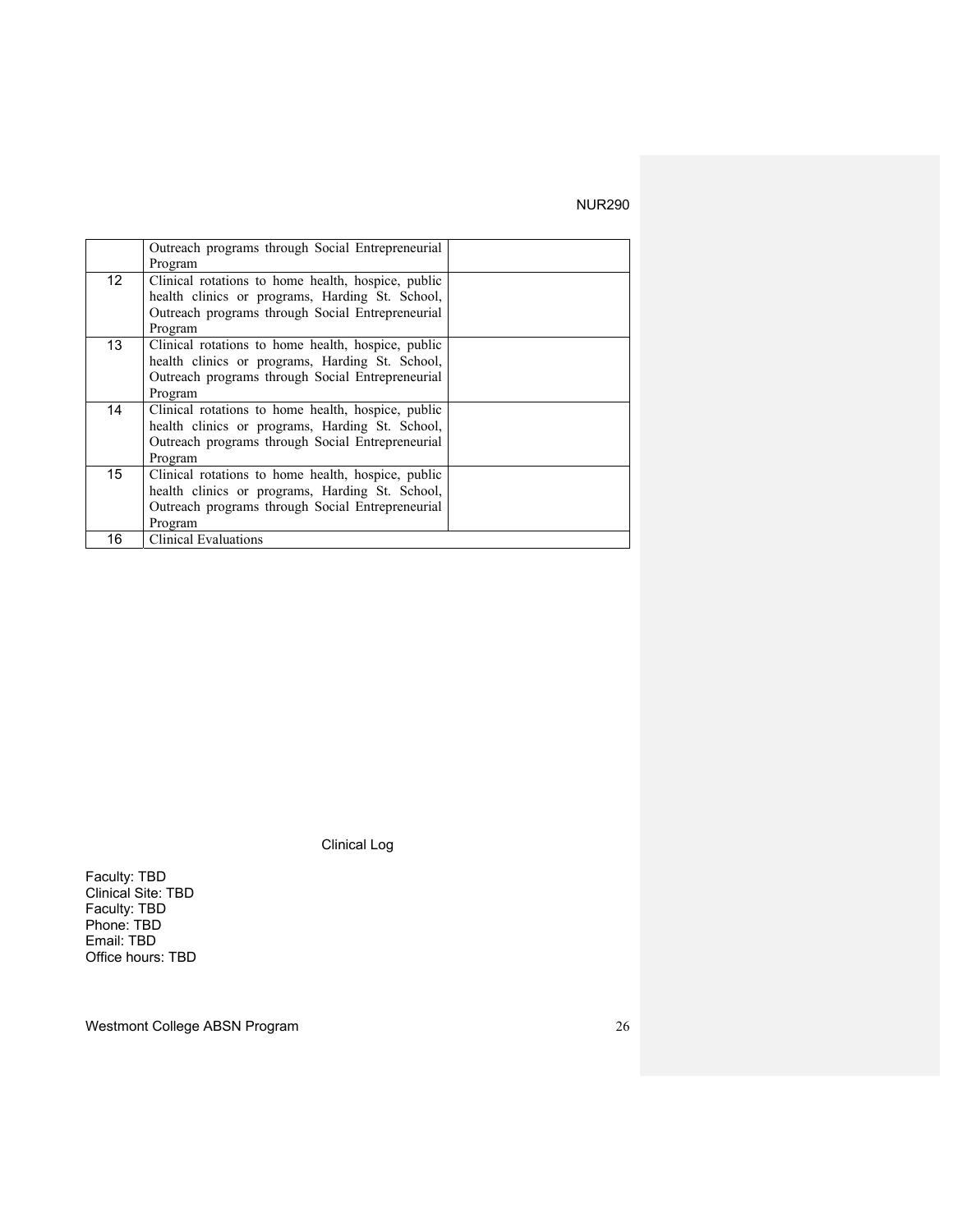\*\*Please refer to the Student Handbook, Clinical Policies for dress code and clinical conduct in the clinical setting

There are 90 clinical hours for this course. The clinical hours should be divided into clinical settings including public health, schools, community clinics and resources, home health and hospice settings, religious institutions (parish nursing), and other public health programs.

Students will keep track of their clinical hours and submit them to their clinical faculty weekly. The clinical log will require the date, setting, preceptors name, priority goal for the experience.

| Date | Setting | Preceptor | <b>Priority Goal</b> |
|------|---------|-----------|----------------------|
|      |         |           |                      |
|      |         |           |                      |
|      |         |           |                      |
|      |         |           |                      |
|      |         |           |                      |
|      |         |           |                      |
|      |         |           |                      |
|      |         |           |                      |
|      |         |           |                      |
|      |         |           |                      |
|      |         |           |                      |
|      |         |           |                      |
|      |         |           |                      |
|      |         |           |                      |
|      |         |           |                      |
|      |         |           |                      |
|      |         |           |                      |